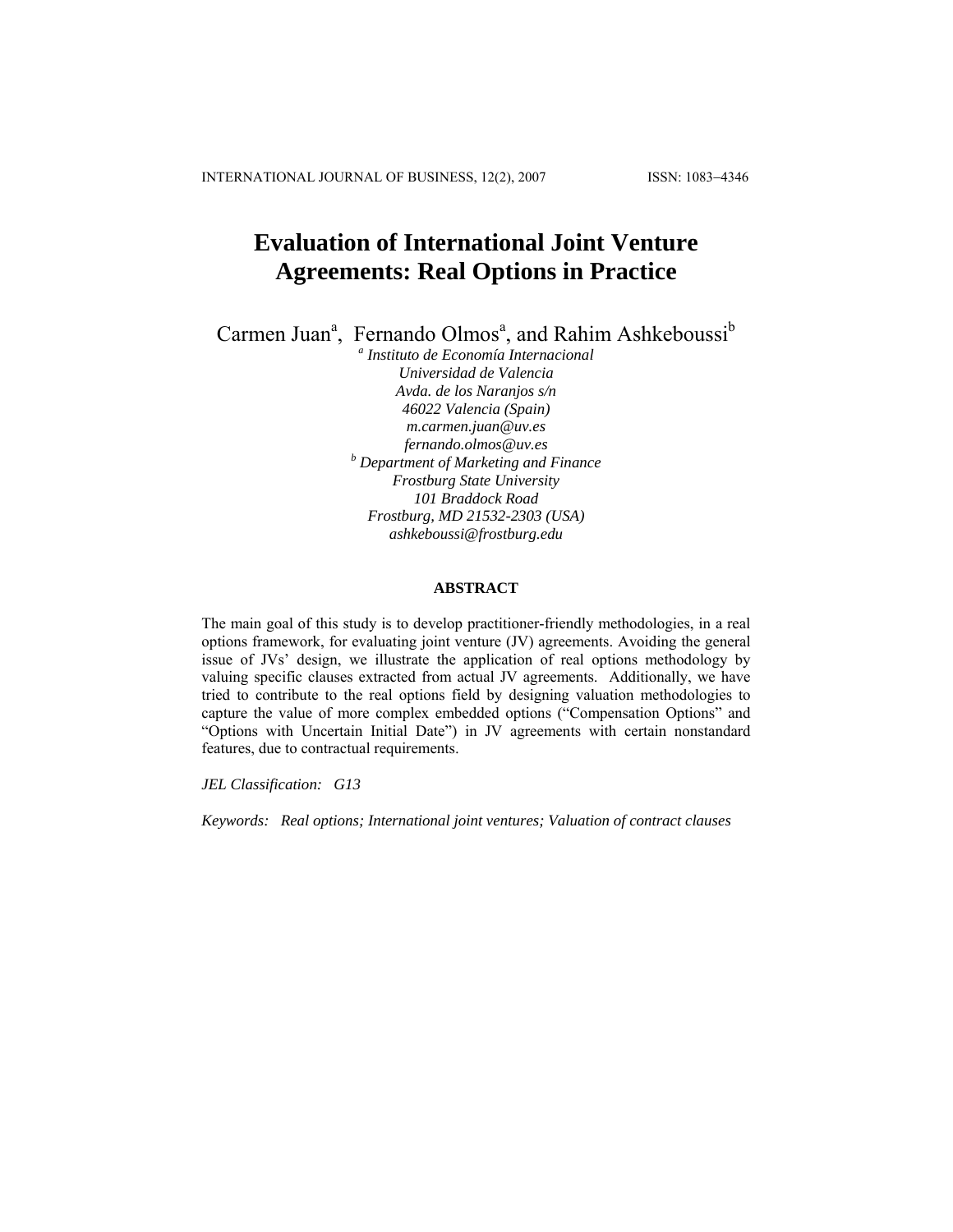## **I. INTRODUCTION**

Joint venture (JV) agreements are widely studied; however, the application of real options to assess joint venture agreements is not extensive in the literature. The main goal of this study is to develop practitioner-friendly methodologies, in a real options framework, for evaluating joint venture agreements.

The design of a JV is the result of a negotiation process. Although there is no standard negotiation, we could draft a sequence from the key economic and legal terms to the detailed statement of clauses governing specific features of the business operations of the new venture. In order to fit the present research into the JV field and stress its main contributions, Figure 1 describes how the key issues and additional clauses important for our research are interconnected.

In the early steps of the negotiation, the parties agree on two main issues: their contributions to the JV and their percentages of ownership in the JV. The extent of linkage among these issues depends upon particular aspects of the legal and economic framework where the JV is meant to operate. Situations where the percentages of ownership cannot be negotiated (and, therefore, cannot be linked with the partners' contributions) often arise, especially in international joint ventures (IJV), due to legal restrictions on the percentage of foreign ownership. (A limit of 49% foreign equity interests in an IJV is not unusual in certain countries and sectors.)

On the other hand, with no restrictions, the partners may wish to accomplish an ownership distribution that would reflect, as precisely as possible, the value of each partners' contributions. Between these two scenarios many other intermediate situations could be envisioned. The question of ownership in JVs has been broadly studied. An interesting recent survey on ownership patterns can be found in Hausbald and Hege (2003), where the authors found that "Joint ventures exhibit the following intriguing ownership pattern: the vast majority allocate equal or almost equal equity stakes to the parent firms. Large sample data indicate that about two thirds of two-parent joint ventures have 50%-50% equity allocations, while up to 12% show 50.1% or 51% majority stakes".

 Valuing each party's contribution in a JV entails the same difficulties as valuation of any other assets but often involves additional difficulty concerning the valuation of intangible assets (e.g., licenses, intellectual property rights, technology, know-how, human skills). Ground-floor type (see Seth and Kim, 2001) or transfer pricing valuation of intangibles using real options (see Faiferlick et al., 2004) are just a couple of references in recent research literature. Intangible assets will play an important role in the real options approach that will be developed later on in this paper.

Once an agreement on the two previous issues (parties' contributions and percentage of ownership) is reached, the negotiation will come to the point of deciding the allocation of profits and losses from the JV (the third issue). The interests of the parties in profits and losses and their initial contributions, as well as such interests and their percentages of ownership, may not be the same. The reason for these differences could be explained by noting that unequal initial contributions are sometimes inevitable and thus demand subsequent compensation through uneven allocation of profits and losses (and/or specific clauses), as we will explain later on. In the same way, the percentages of ownership may be previously determined before entering the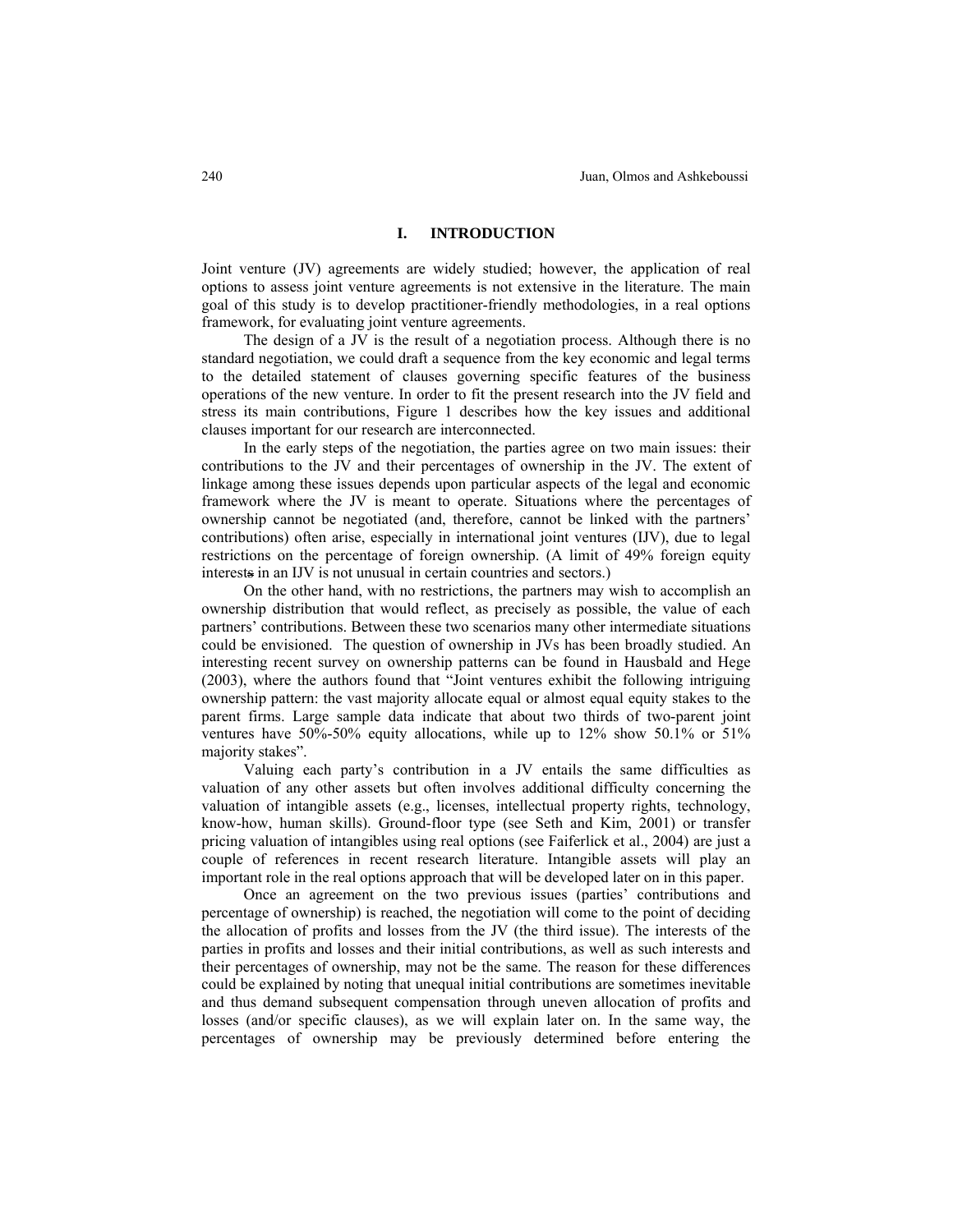negotiation, as we have mentioned before, and therefore could not be used as suitable allocation criteria.



The final agreement involving the three issues previously discussed constitutes the core of the JV. In addition to this basic initial structure, a set of clauses guides the details needed for the efficient operation of the new venture. For the purpose of this research we will only point out two groups of clauses: the clauses of dynamic reallocation and the clauses of termination and restatement of ownership interests. The grouping is due to the special features that these clauses share and will play a key role in our research.

 The clauses of dynamic reallocation refer to those clauses in the JV agreement that restate the allocation of profits and losses and/or the initial contributions of the parties based on future events. These types of clauses are very useful to avoid complicated negotiation processes and, once the JV is operative, deadlock and impasse situations. This is often the case when intangible assets are involved. As we have mentioned before, valuation of intangible assets is difficult and mostly based on expectations. A reallocation clause allows a partner to compensate, or to be compensated by, the other partner(s) in case of deviations of the actual performance of the intangible asset (or, in general, of the venture) from the expectations. We have called the type of options embedded in such clauses, "Compensation Options" (see Juan et al., 2004), and is the topic of Case Studies 1 and 2 in Section 3.

 The clauses of termination and restatement of ownership interests together represent two groups of clauses with different natures but with some sort of call option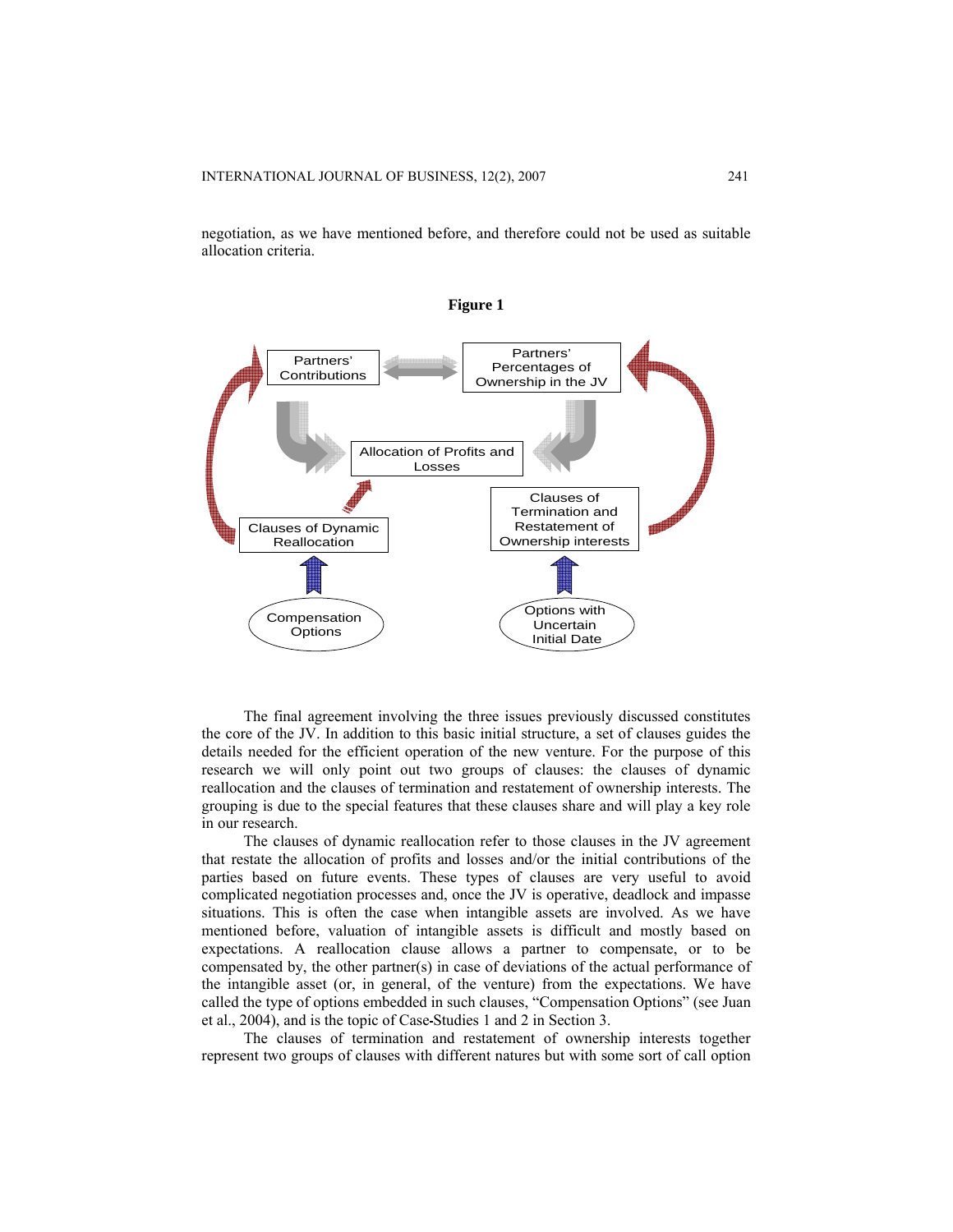on all or part of the other parties' interests. Following Gutterman (2002), the termination provisions determine (i) the duration of the JV, (ii) any event that might trigger a premature termination (operational problems of a partner, partner's change of ownership, material change in partners' business or operational problems of the JV) and (iii) the rules for liquidation and dissolution of the entity. These rules often include options to liquidate, buy-sell options or unilateral purchase rights, as well as precise means for determining the transfer price and value of a departing partner's interest, whether the value is defined as a stated amount, a formula, or by reference to the determination of a third party (Appendix 1 contains an example of conditions for premature termination, purchase options and pricing rules for the case of an IJV between BMW Holding BV & Shenyang JinBei Automotive Industry Holdings Company Limited).

 Clauses of restatement of ownership interests may appear in JV agreements separately from termination clauses. They are often used to contemplate situations such as (i) additional capital contributions in response to positive market performance where one partner is not interested in such new commitments, (ii) one partner's desire of acquiring other parties' interest in order to operate the whole JV business on his own (for example, when the IJV has been chosen as a foreign market entry mode) and (iii) other circumstances concerning strategic management expansion decisions (Appendix 2 contains an example of specific purchase rights of type (iii) in the IJV between VaxGen, Inc. & Celltrion, Inc.).

 Therefore in both groups of clauses, (purchase or selling) real options can be found, either for expansion and deferral purposes, or forced by liquidation. When the initial date of the option is known (for example, JVs with a fixed duration), they can be valued as American or European options with the standard methodologies (see Copeland (1994), Trigeorgis (1996) and Seth and Kim (2001). As we can conclude from the examples quoted in the appendices, the precise date when the condition that triggers the exercise of the option is often uncertain. Therefore the initial date of the option, as well as its value, will depend on the probability and timing of occurrence of such condition. We have called these options "Options with Uncertain Initial Date". They require specific valuation methodology and will be illustrated in our Case Study 3 in Section IV.

 Before approaching the Case Studies, Section II is devoted to an overview of the previous research literature, placing this paper in the context of prior works. Finally, the paper ends with Section V, containing the conclusions and future research suggestions.

# **II. PRIOR EMPIRICAL RESEARCH AND STATE OF ART**

The purpose of this section is to focus on those specific fields and works that have motivated this paper, rather than making a comprehensive review of all research literature on JV agreements. We agree with Yan and Zeng on their opinion of how future research on IJVs should be approached: "The real practical value of IJV research rests on providing practitioners with insights regarding how to manage the IJVs evolution, particularly, how to reconfigure its structures and take adaptive actions over time in order to strengthen performance and prevent premature death" (Yan and Zeng, 1999).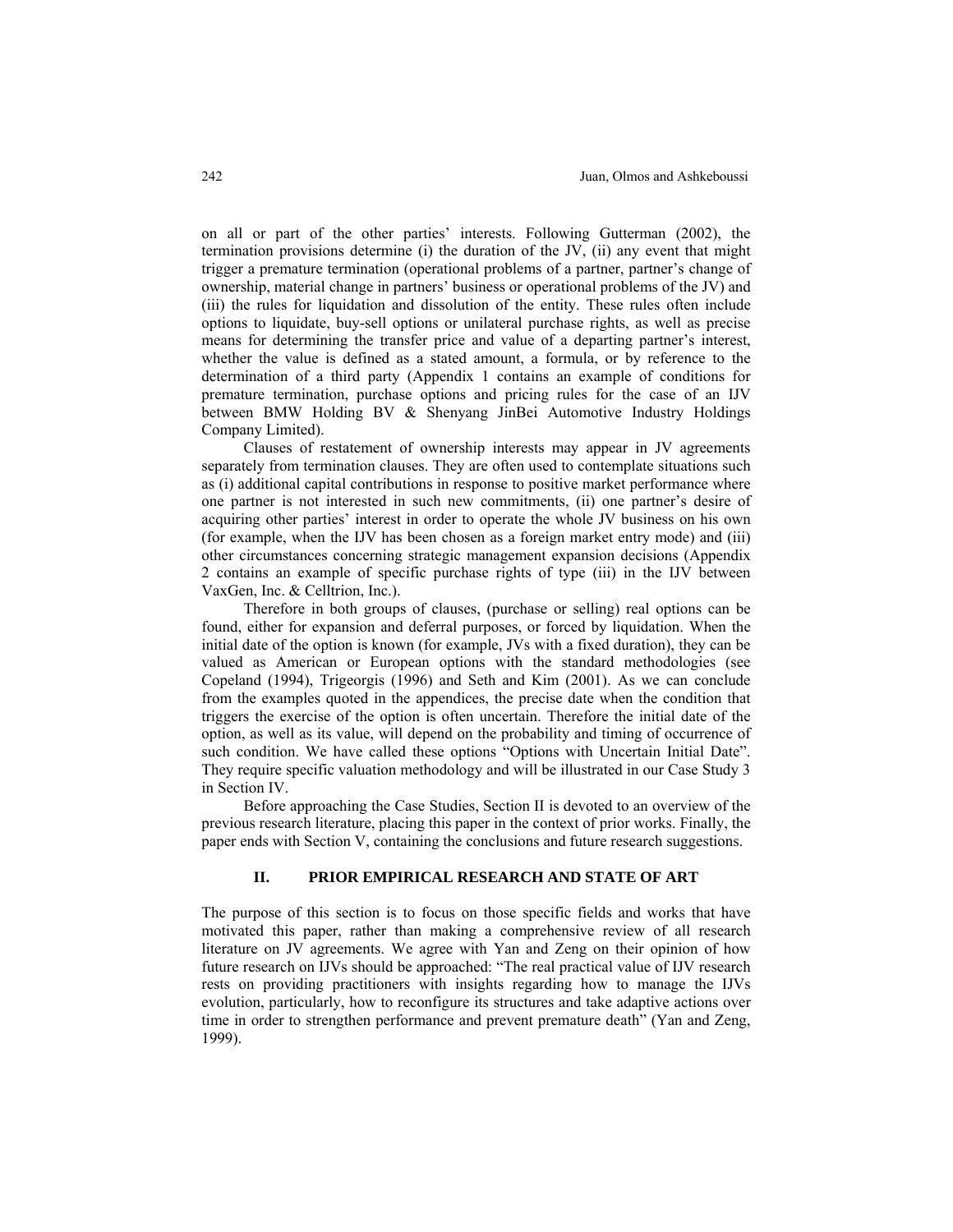Real options concepts and methodologies supply the suitable perspective to look at such "adaptive actions over time", and moreover to assign a value to the right of being able to actually take those actions. Many examples can be found of how the ideas underlying real options methodology have influenced both empirical and theoretical studies on IJV, but few proper valuations have been done. Most of these examples were developed in studies of IJVs as a foreign market entry mode, and many of them are interlinked with learning and know-how acquisition features in the IJV agreements.

The JV value drivers as identified by Kogut (1988) [(1) reduction of the transaction cost that would have to be born by the partner companies without the joint venture, (2) improvement of strategic positioning, and (3) learning effects created through the cooperation], are seen by Chi and Seth (2002) and Seth and Kim (2001) through the lens of real options theory. They become then explicit and implicit real options embedded in the JV agreement between the partners and can be exercised by either party in the future.

In a subsequent work, Kogut (1991) argued that JVs could be considered as real options when firms contemplate expanding their foreign operations in response to anticipated market and technological developments. Acquisition of the venture by a partner will be the exercise of such options. Using real options concepts to state his hypothesis on JV performance in the face of an acquisition, he studied a sample of 92 manufacturing JVs and concluded that unexpected growth in the product market enhances the probability of acquisition (exercise of the option to buy out) among the JV partners, while adverse behavior of the market does not lead to dissolution.

Sometimes, the real options perspective contradicts previous results on the topic considered. For example, the real options view of market entry suggests that market uncertainty can increase the likelihood of JV formation against its alternatives such as direct investment due to embedded options in a JV agreement (Folta, 1998; Seth and Kim, 2001). On the contrary, the transaction cost economics as proposed by Williamson (1991) suggests that market uncertainty is likely to intensify contractual hazards and thus diminish the probability of JV formation.

The real options approach has also proved to be useful when assessing issues concerning market volatility and JVs' termination by acquisition. Buckley and Casson (1998), using a deterministic rather than stochastic model, argued that since in a volatile market environment flexibility is essential, using a JV as a mode of market entry, compared with other modes, will provide an option to expand (buying the partner out) or contract (withdrawal by selling out to partner) the capacity based on unexpected market conditions. The remaining partner is, in effect, a ready customer for the interest of the outgoing partner.

This point was also argued by Nanda and Williamson (1995) who stated that a better way for restructuring an unwanted business is setting up a JV with a potential buyer instead of an outright sale. Additionally, Chi and McGuire (1996) and Chi (2000) utilized quantitative models to capture the real option value in JVs. They discovered that the option value is likely to be higher as the partners' growth and volatility assessments of the JV assets are deviating and less correlated, and/or as the partner that anticipate a higher growth rate, initially, holds a lower share of the JV's equity.

Finally we would like to focus on those issues concerning know-how transfers and knowledge acquisition through JV agreements, as well as the new insights that a real options approach can provide into the learning option.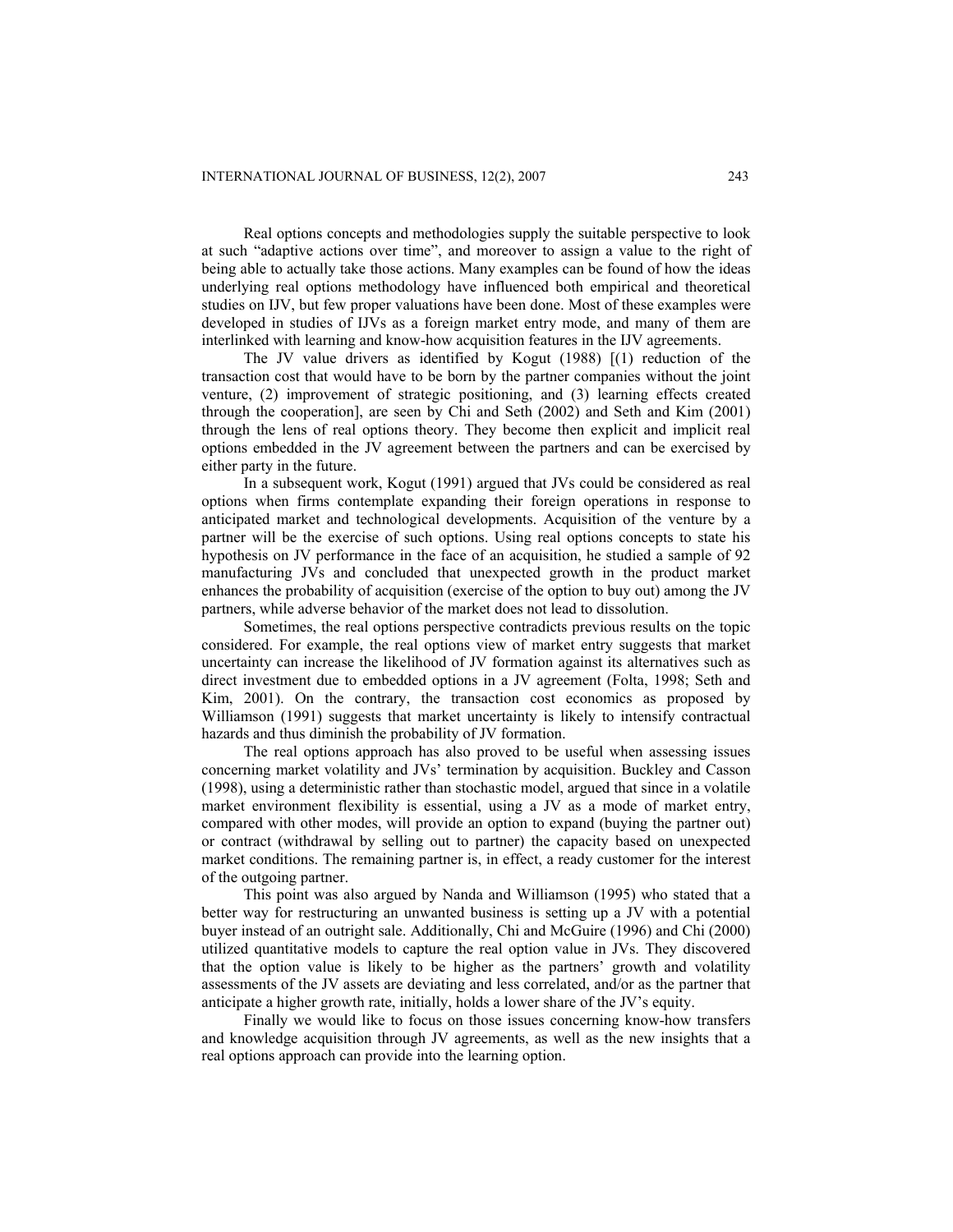Findings by Contractor and Lorange (1987) and Kogut (1988) point to JVs as a mechanism for inter-firm learning and know-how transfer. Blodgett (1992) in identifying the factors that guide a JV partner to increase its involvement in a joint venture argues that companies that contribute technology to an international joint venture are more likely to increase their commitment in the venture. These companies acquire a genuine acquisition option that could be exercised after obtaining local knowledge from their partner(s).

Studies by Kester (1984), Rivoli and Salorio (1996), and Miller and Folta (2002) found the influence of market competition on timing of the exercise of real options so that the firm can benefit from first mover advantages while preempting competitors' threats. In the absence of such market competition the exercise of real options could be deferred until more knowledge regarding the operating environment of the firm, to facilitate the timing and the magnitude (how much to invest) of the market entry, could be gathered. The role of know-how acquisition in the formation and duration of JVs is studied by Habib and Mella-Barral (2003). They explicitly model the learning that is implicit in the Kogut (1991) empirical analysis but avoid the real options perspective of the former.

Regardless of the variety of approaches, topics and conclusions, the research literature quoted in this section could be considered more academic than practitioneroriented. The purpose of our work is twofold. On one hand, we will try to contribute to the field of study of JVs through promulgating a practical application. Avoiding the general issue of JV design, we illustrate the application of real options methodology by valuing specific clauses in JV agreements extracted from actual JV agreements. On the other hand, we attempt to contribute to the real options field by designing valuation methodologies for options embedded in the JV agreements with certain nonstandard features, as described in the previous section.

#### **III. VALUATION OF COMPENSATION OPTIONS.**

#### **A. Case of Study 1: Terra Networks, S.A. & IDT Corporation**

In this case study we analyze a compensation option embedded in a dynamic reallocation clause included in the IJV between Terra Networks, S.A. (TI) & IDT Corporation (IDT). The main features of this option could be summed up by saying that TI should pay 30 million dollars (initial contribution to the JV) for the right of accessing IDT's client market, an intangible asset transfer valued according to certain criterion (see footnote 1 in section 3.1.2 below). If after 6 months, the actual business volume from IDT's clients is lower than the initial expectations, TI has the right to be compensated by IDT in an amount proportional to such value decline.

 The amount of the compensation will be calculated depending on whether IDT owns TI stock, which also depends on whether TI has been able to successfully issue an IPO before or after a certain date (see section 3.1.2 and 3.1.3 for a full description of the mechanism and formulas).

 Therefore the compensation option considered is an option of the European type whose payoff function depends (i) on two underlying assets (the revenues from IDT clients and the TI stock price), and (ii) on the probability of the event of IDT being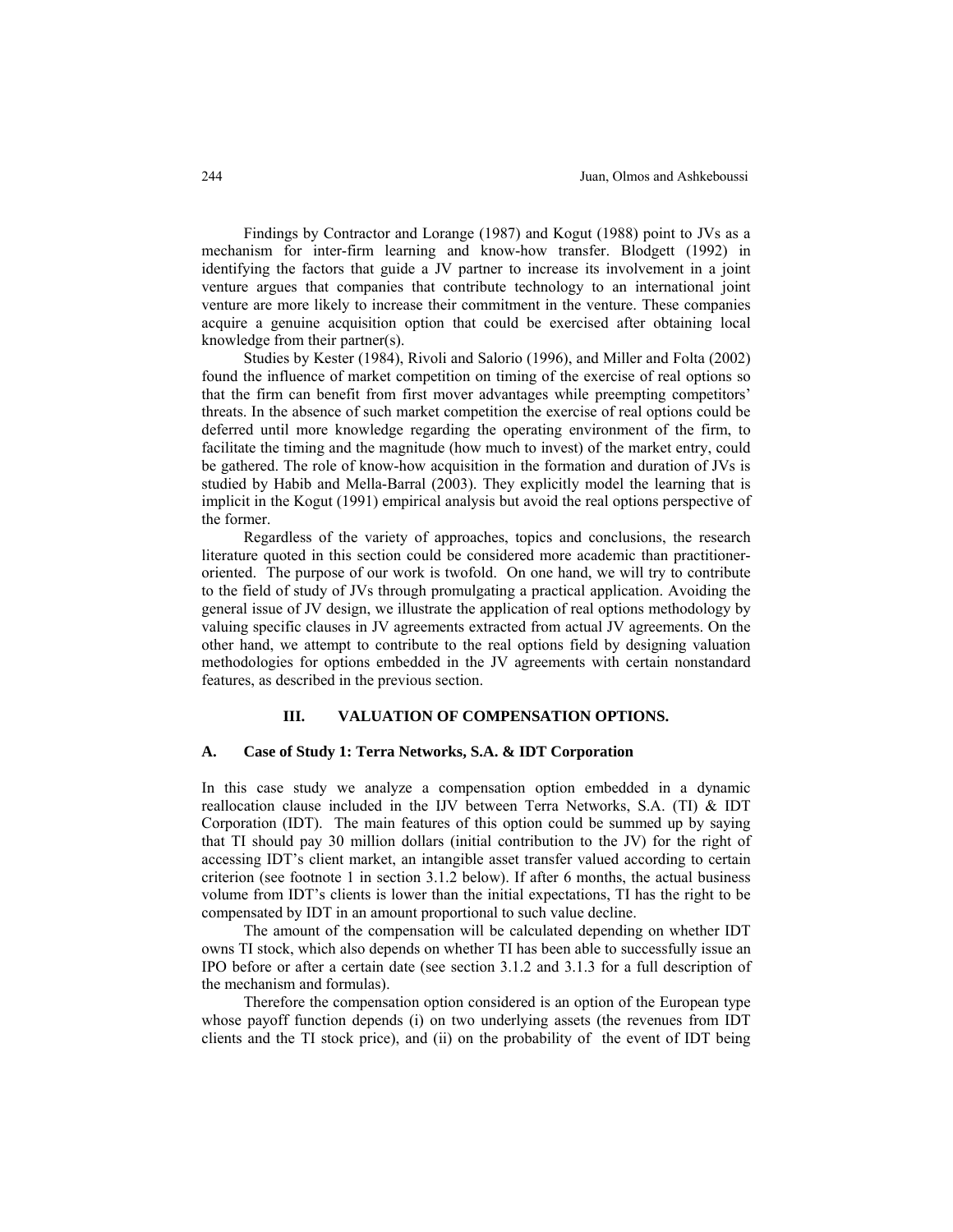owner of TI stock. The valuation model is a specifically designed numerical algorithm that uses Monte Carlo simulation combined with a probability distribution modeling.

Let us describe in detail how this option is stated in the JV agreement. The original text of the clauses involved can be found in Appendix 3.

1. General description of the Parties in the JV

On October 5, 1999 TI a Spanish company, formerly known as Telefonica Interactive, S.A., agreed to form a JV with IDT an American corporation. The objective of the JV would be to pool resources to develop a portfolio of Internet product and services for delivery to Hispanic customers in the U.S.

 To achieve this objective, TI and IDT would form a new company called TI USA ISP. Through TI USA ISP, IDT would provide its marketing and operational expertise and infrastructure. TI would provide its global brand name and access to its well-developed global relationships (especially in Spanish and Portuguese-speaking countries).

2. Ownership and Capital Contributions of the Parties

Based on JV agreement TI and IDT will own 51% and 49% of equity voting interest of TI USA ISP respectively.

Per the JV agreement, TI would contribute a total of US  $$30,000,000^1$ ; in instalment payments. As the extent and timing of TI capital contribution is contingent upon the IDT revenues (as explained below), then TI's capital contribution is a stochastic variable.

IDT's rights and obligations to purchase TI Shares are as follows:

- a) If TI issues IPO <sup>2</sup> in the U.S. on or prior to March 31, 2000, IDT is **obligated** to buy TI IPO shares for an amount equal to U.S. \$15,000,000 (IDT Purchase Amount $3^{3}$ .
- b) If TI IPO were not issued on the above date, but between April 1, 2000 and June 30, 2000, IDT would have the **option <sup>4</sup>** to purchase TI IPO shares for an amount equal to U.S. \$15,000,000 (IDT Purchase Amount).
- c) If TI IPO were not issued by June 30, 2000, IDT would have the **option**, exercisable within 10 business days after the final valuation (see subsection 3.1.3 below), to buy shares of common stock of TI (as a non-public company). The value of these shares would be determined on or before June 30, 2000 by an acceptable investment banking firm.

3. Description of the Option

If after 6 months of the signing of the JV contract by the partners, the annualized revenues from the IDT customers was less than the annualized revenues estimated based on the revenues for August 1999, IDT should return to TI a portion (equal to a percentage decline in annualized revenues) of the TI IPO shares it purchased.

If after 6 months of the signing of the JV contract by the partners, the TI IPO was not issued the TI shares, that IDT has the option to buy, would be reduced by the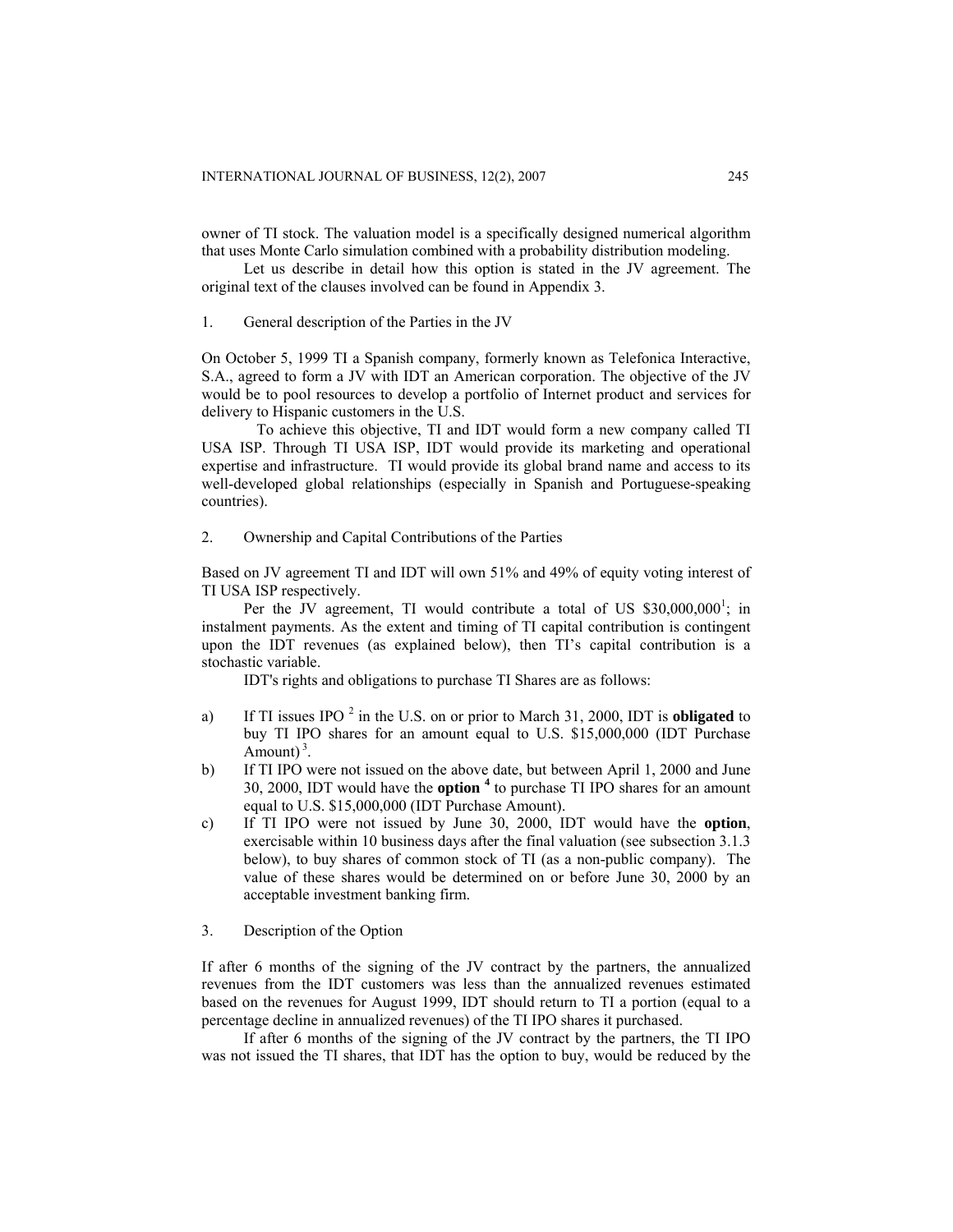percentage decline in annualized revenues as stated in number 4 above. If IDT elects not to purchase the TI common stock (see number 3 above), TI's Capital Contribution would be reduced by the amount of decline in annualized revenues multiplied by "Customer Revenue Multiple" and then multiplied by 51%.

4. Valuation Model

The valuation model has been implemented in Excel and the simulations have been run using Crystal Ball®. The model has the following inputs:

Underlying Asset: Daily TI stock prices between January  $1<sup>st</sup>$ , 2000 and June  $30<sup>th</sup>$ , 200.

*The underlying asset has been modelled using a geometric browning motion with parameters adjusted using data time series of the behaviour of TI stock prices.* 

- Expiry date: June  $30<sup>th</sup>$ , 2000.
- Percentages of ownership: 51% (TI); 49% (IDT)
- Initial capital contributions: \$US 30,000,000 (TI); \$US 15,000,000 (DTI) subject to a successful IPO by TI during the first 3 months and to the option to buy held by IDT during the next three months, including the possibility of no purchase of TI stocks by IDT in the case of unsuccessful IPO  $5$ .

*The uncertainty concerning the purchase of TI stocks by IDT comes from two sources: the probability of a successful IPO by TI in the first 3 months and the probability of whether IDT will decide to purchase if the IPO takes place during the next 3 months. We have chosen a binomial probability distribution (success and failure) to asses an 80% probability to the IDT purchase (either compulsory or optional).* 

Revenue from IDT customers during the first 6 months of the JV: This revenue is expected to be US\$15,000,000. However if, as explained under section 3.1.3 the actual revenues are less than the expected US\$15,000,000 then IDT should compensate TI proportionately<sup>6</sup>.

*The uncertainty concerning the value of the accumulated revenues from the IDT customers during the first 6 months has been modelled using a triangular probability distribution with minimum value \$US 12,000,000, maximum value \$US16,000,000 and likeliest \$US 15,000,000.*

Payoff Function: The value of the payoff function is calculated as follows:

o If there has been no percentage decline in the revenues from the IDT customers, the value of the payoff function would be 0;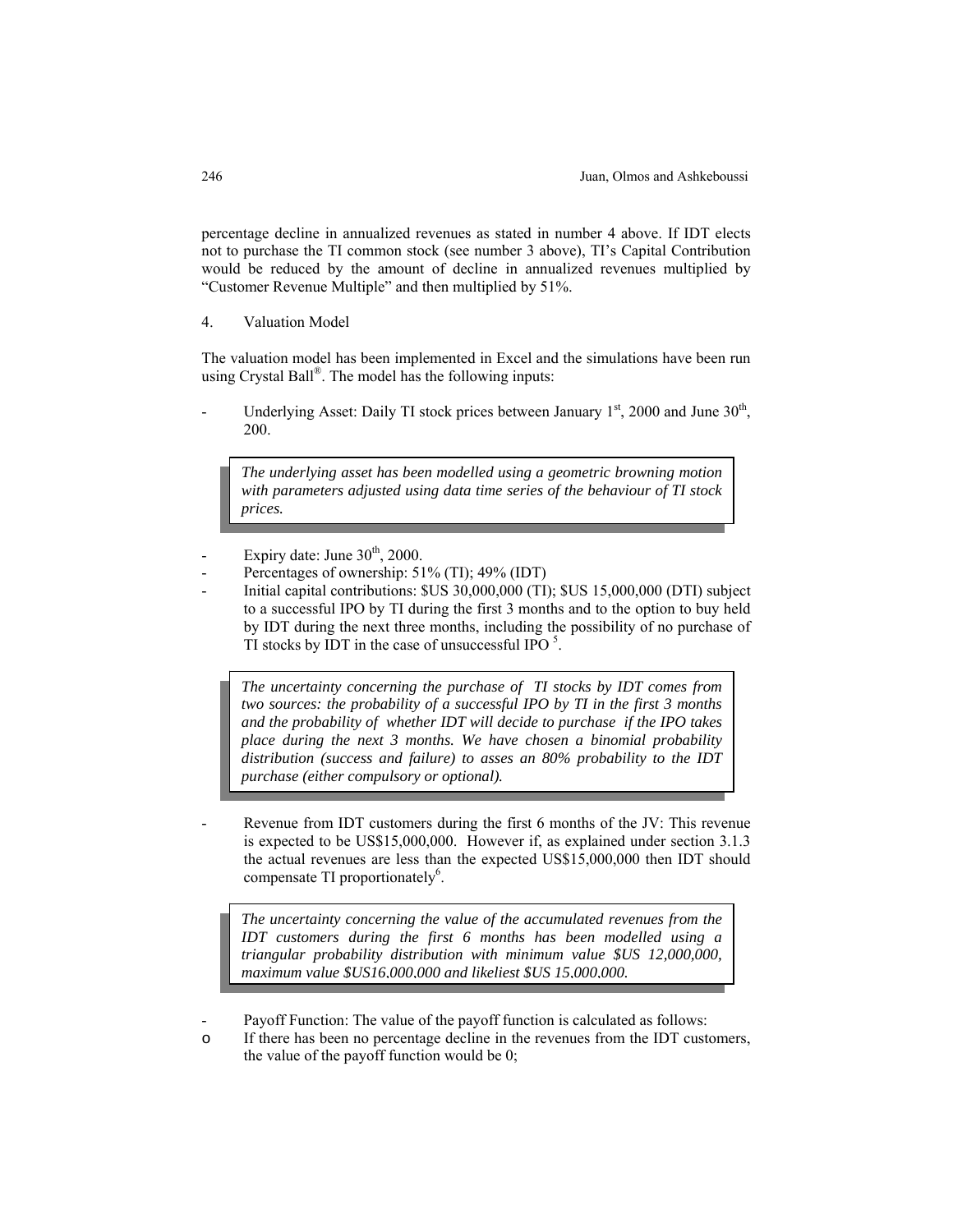- o If there has been a percentage decline in the revenues from the IDT customers, we distinguish two situations:
	- (i) There is no TI stocks purchase by IDT. Then the value of the payoff function is given by: (30,000,000)\*(% decline)\*0.51
	- (ii) The TI stocks purchase took place at a certain day during the 6 months period. Then the value of the payoff function is given by:

(Number of actions)\*(% decline)\*(Stock price at expiry date)

*The number of shares purchased is given by 15,000,000 divided by the stock price at the purchase date. Therefore the valuation model has been built assigning a daily probability to the event of the purchase, identifying the date of purchase and using its corresponding stock price to calculate the number of shares. Notice that the compensation payment is calculated using the stock price at expiry date, when the share transfer takes place.* 

Figure 2 illustrates the combined behavior of all sources of uncertainty in the model for three different trajectories. The trajectory in blue shows the combination of the evolution of the TI stock price with the event of a successfully issued TI IPO on day 59. Therefore, IDT is forced to buy TI stock. At expiry date, IDT had to pay compensation (in stock) of US\$460,435.20 to TI due to a decline in its clients' revenues of 3.04%.

The trajectory in yellow shows the combination of the evolution of the TI stock price in the event of an unsuccessful TI IPO during the first 3 months, but considering that IDT voluntarily acquires TI shares on day 97 of an IPO between the fourth and sixth month. A 0.5 % decline allows TI to receive compensation of US\$53,849.53. Finally, the pink trajectory shows neither the evolution of the TI stock price in the event of neither an IPO issuance nor the purchase of TI stock by IDT. A 16.35% decline results in a decrease of US\$2,364,197.20 in TI's initial contribution.

The value of the compensation option is the expected discounted value of the payoff function at expiry. For our case study we obtained a value of US\$735,817.75, which means that the compensation clause included in the JV agreement is worth an expected value of US\$735,817.75. Figure 3 below shows the frequency chart of outcomes of the non-zero payoff function values.

## **B. Case of Study 2: CRA LLC. & ABI LLC.**

In this case study we analyze a compensation option embedded in a dynamic reallocation clause included in the JV between CRA LLC (CRA) & ABI LLC (ABI). The main features of this option could be summed up by saying that CRA will absorb losses from the JV up to an aggregate amount of US\$300 million dollars, unless four consecutive fiscal quarters with gross profits occur. As compensation, CRA will receive during that period an additional 15%, over the initial 50%, on the profits of the JV, until aggregate profits equal the aggregate losses.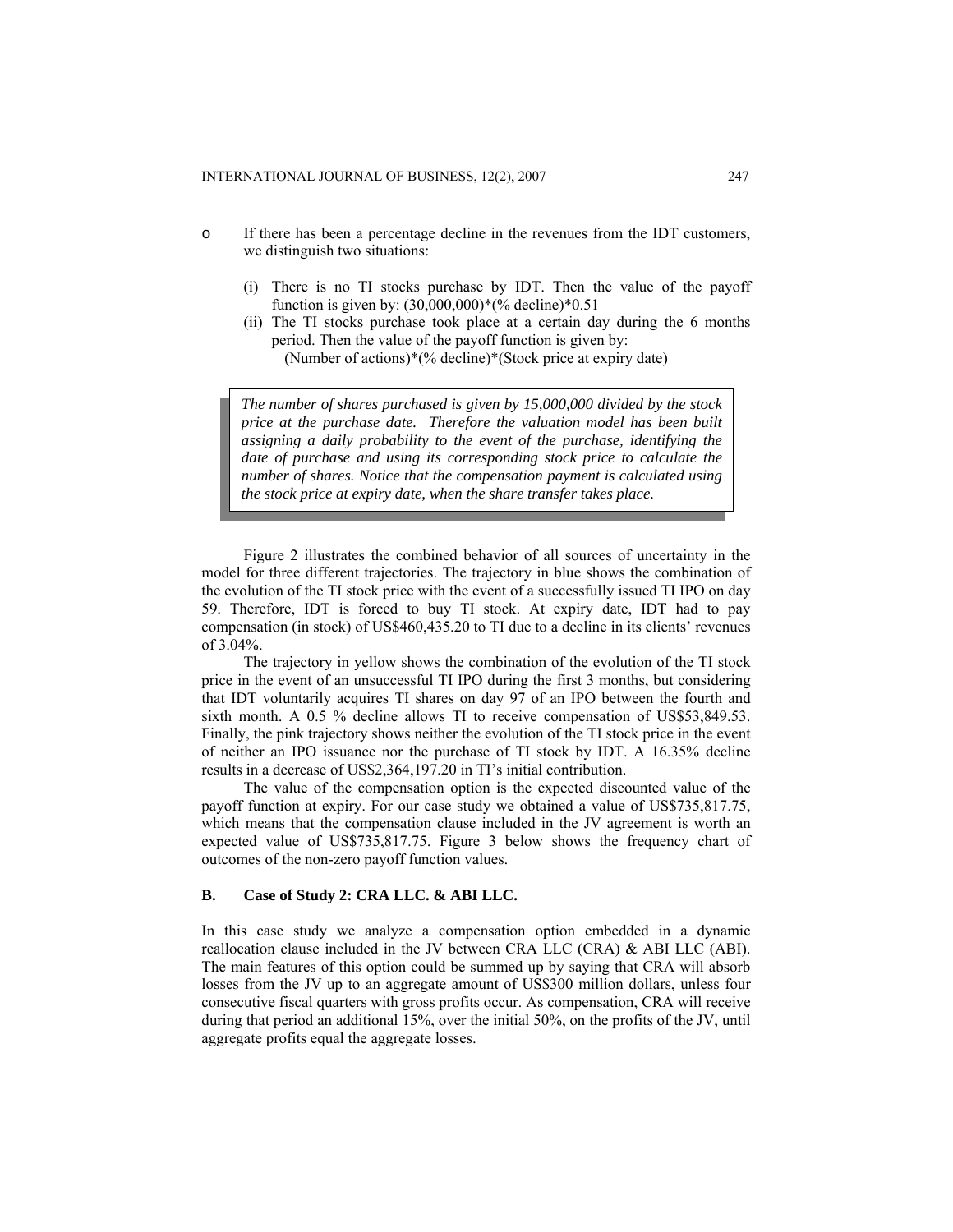







Therefore, the compensation option considered in the study has as underlying asset, the profits/losses from the JV at the end of each fiscal quarter that is compounded by a sequence of European call/put options with expiry dates at the end of each quarter. Each option is path-dependent as the payoff function will depend (i) on the aggregate amount of profits and/or losses, and (ii) on the event of four consecutive quarters of gross profits. Finally, the number of options involved is not fixed as it depends on the final number of quarters with asymmetrical profit/loss allocation. The value of the whole option is the addition of each European option's expected value.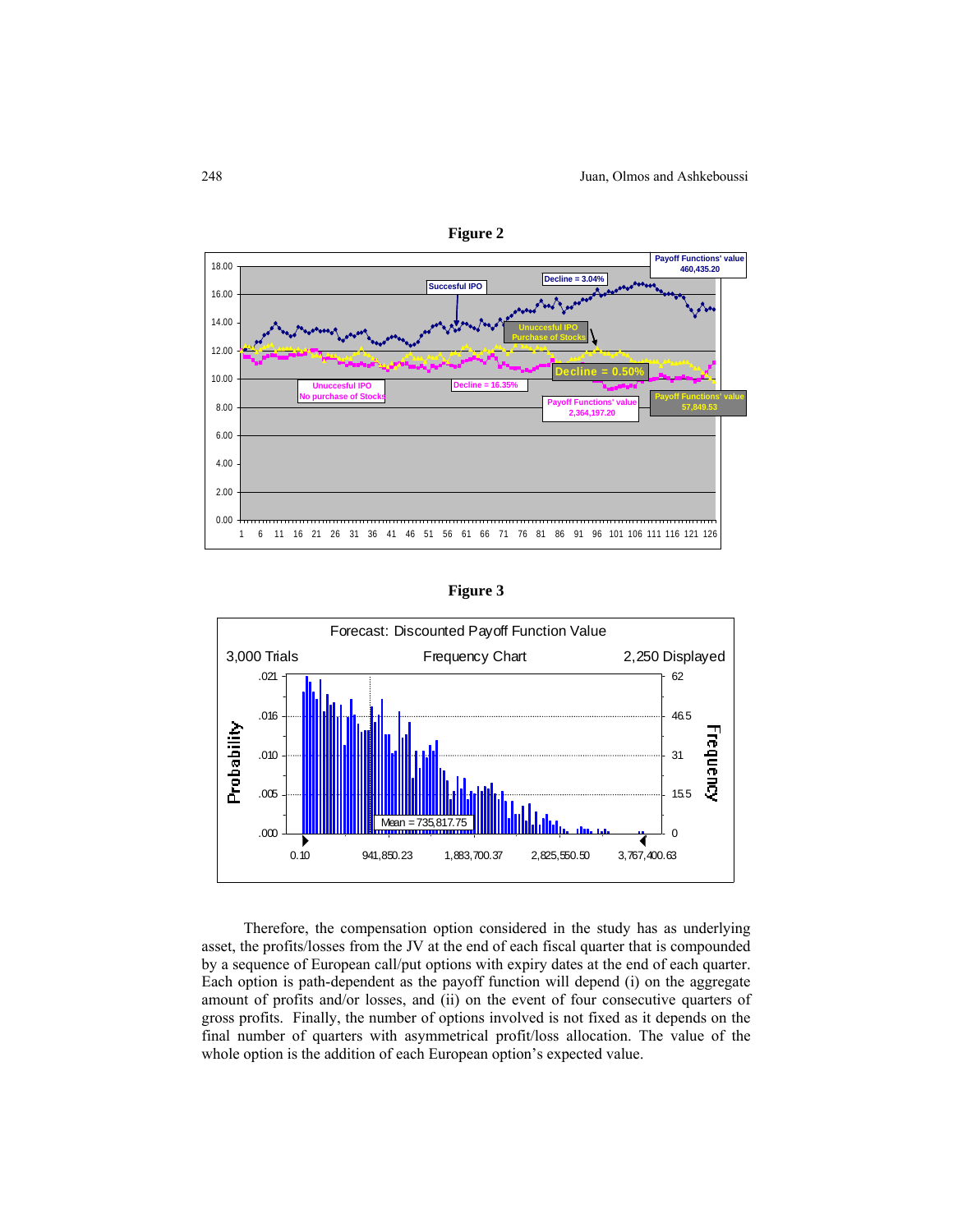## 1. General Description of the Parties in the JV

A joint venture agreement dated April 1, 2001 was entered into by Applera Corporation ("Applera"), the Applied Biosystems Group of Applera ("ABI"), the Celera Genomics Group of Applera ("CRA"), Foster City Holdings, LLC ("ABI LLC"), and Rockville Holdings, LLC ("CRA LLC") with ABI and CRA being the main participants. The name of the JV was to be "Celera Diagnostics, LLC."

The JV was structured as shown in Diagram 1. The business of the Joint Venture shall be limited to the field of Human in Vitro Diagnostics (HIVD). The HIVD field comprises products, technologies, services, and/or processes for use in the measurement, observation, or determination of attributes, characteristics, diseases, traits, or other conditions:

- for medical management of a human being; and/or
- for quality control or testing of human blood or tissue for transfusion or blood banking, bone marrow transplantation or banking, or tissue typing for transplantation.
- 2. Ownership and Capital Contributions of the Parties

ABI and CRA both agreed to fund 50% of the working capital and fixed capital requirements of the Joint Venture.

Additionally CRA agreed to fund all of the cash operating losses of the venture up to a maximum of US\$300 million (excluding those amounts required for periodic working and fixed capital contributions which were to be shared equally by ABI and CRA), and to absorb the full operating losses of the JV in the manner specified in the description of the Compensation Option in section III.2.3.



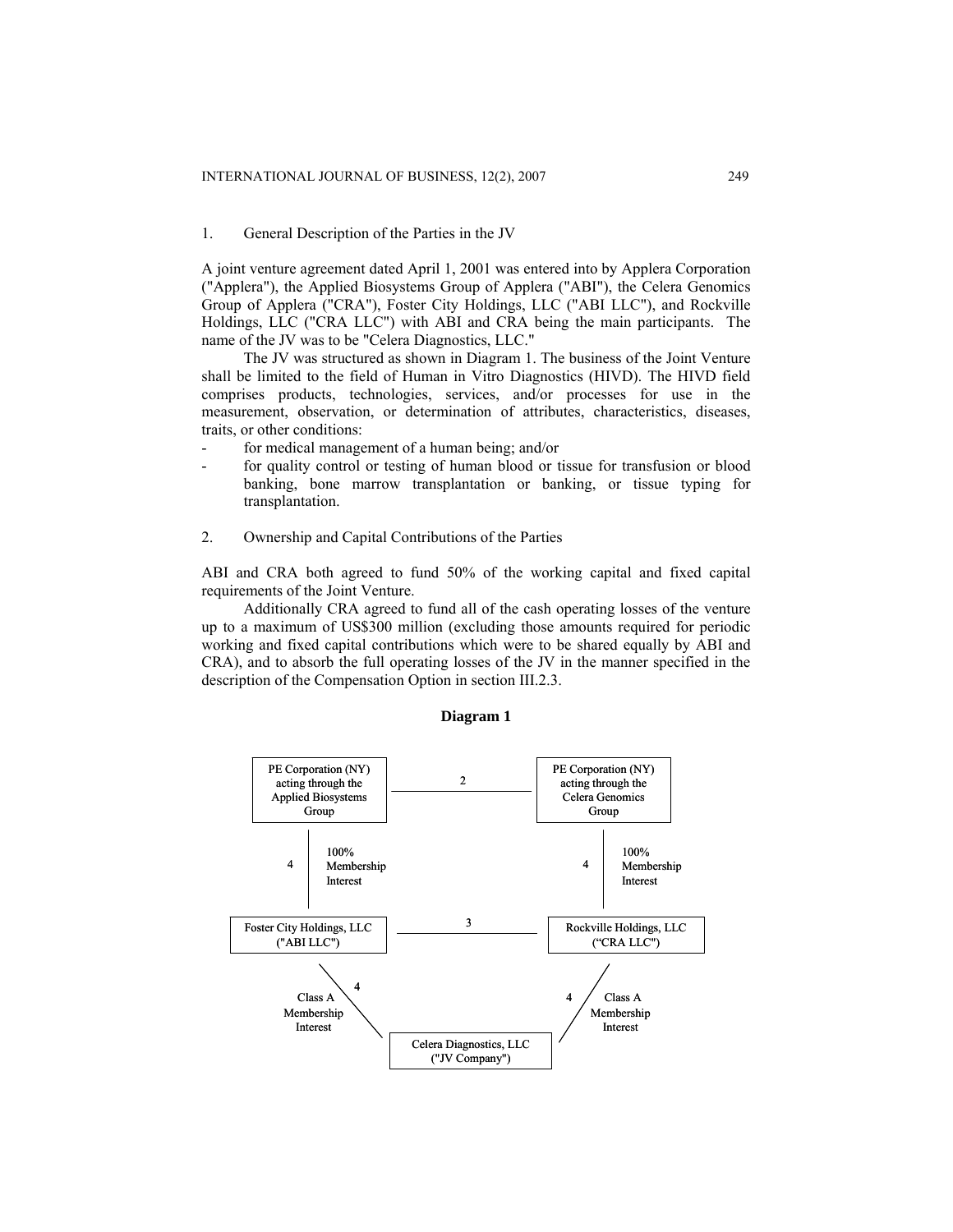3. Description of the Option

JV Company losses shall be for the account of ABI LLC and CRA LLC as follows:

- (a) During the *Initial Loss Period*, all operating losses of the JV up to US\$300 million (*Initial Loss Commitment*) shall be allocated to CRA LLC. The aggregate operating losses during the Initial Loss Period will be called *Allocated Initial Losses*.
- (b) All operating losses of the JV above the Initial Loss Commitment, or which occur after the Initial Loss Period, shall be allocated 50% for the account of ABI LLC and 50% for the account of CRA LLC.

The JV Company profits shall be allocated as follows:

- i. 65% for the account of CRA LLC, and 35% for the account of ABI LLC until the cumulative profits equal the Allocated Initial Losses.
- ii. 50% for the account of CRA LLC, and 50% for the account of ABI LLC thereafter.

Next the agreement defines the Initial Loss Period. The Initial Loss Period begins with the formation of the JV and ends on the earliest occurrence of: (i) the Initial Loss Commitment equals the Allocated Initial Losses; or (ii) the last day of any fiscal quarter during which the JV experiences gross operating profits, provided that such fiscal quarter represents the fourth of four consecutive fiscal quarters during which the JV experiences gross operating profits.

4. Valuation Model

The valuation model has been implemented in Excel and has the following inputs:

Underlying Asset: Profits at the end of each fiscal quarter. Such profits have been calculated as the difference between the revenues at the end of each quarter and the variable and fixed costs.

*The revenues have been modelled using a geometric browning motion whose parameters have been given tentative values.* 

- Expiry date: At the end of each fiscal quarter. Note that the number of options to be considered is not fixed as it depends on the number of fiscal quarters involved, which depends on the first to occur of: (i) the Initial Loss Period ending; or (ii) the Allocated Initial Losses equals the cumulative profits.
- Variable costs: 40% as expected value with a variation range between 30% and 50%.
- Payoff Function: Figure 4 illustrates how the value of the payoff function is calculated at the end of each fiscal quarter.

After running a simulation, an expected value of 3.07 was determined, which means that the compensation clause included in the JV agreement is worth an expected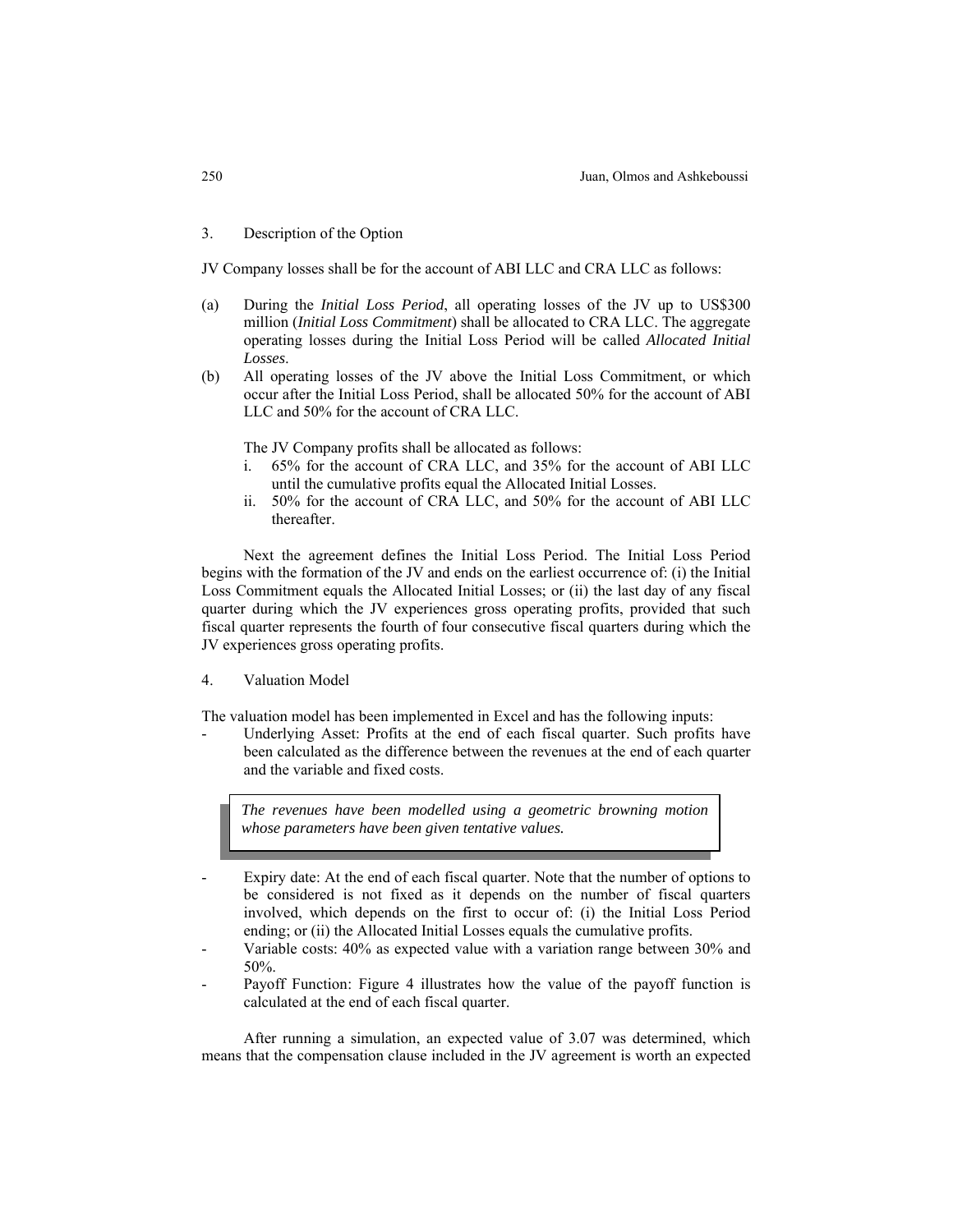value of US\$3,070,000. Figure 5 below shows the frequency chart of outcomes of the global payoff function.





**Figure 5** 

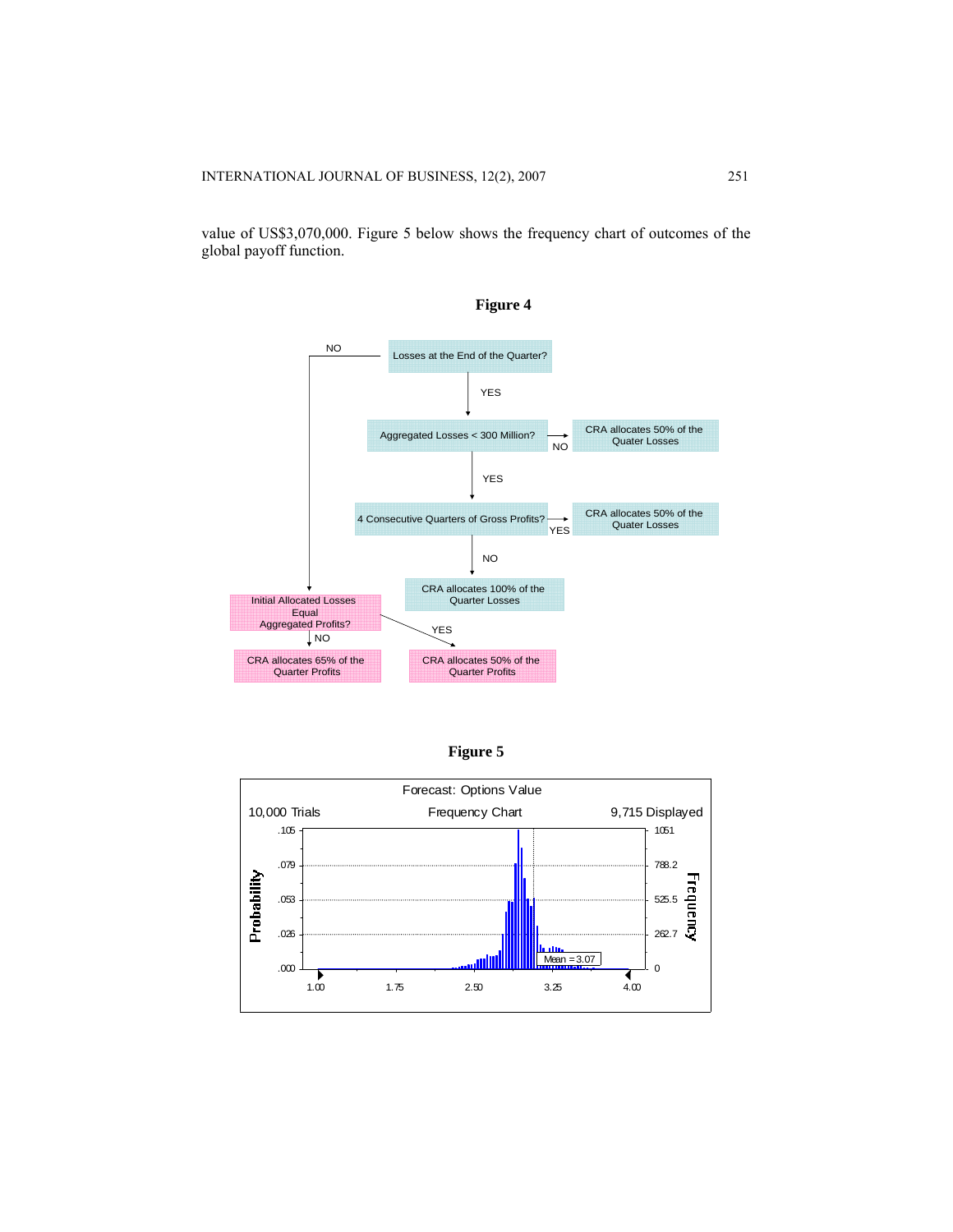# **IV. VALUATION OF REAL OPTIONS WITH UNCERTAIN INITIAL DATE**

## **A. Case Study 3: Option to acquire through an IJV**

When all the information concerning the structure of the option is known, and there is no other source of uncertainty beside the underlying assets, this type of option, embedded in termination or reallocation of ownership interest clauses, could be valued as American or European options with the standard methodologies. However, as is the case in the IJVs quoted in Appendices 1 and 2, the initial date of the exercise period of the option is not known in advance because it depends on the occurrence of certain events (such as circumstances stipulated as termination causes in Appendix 1, or the approval from the Food and Drug Administration in Appendix 2).

In other cases, the structure of the option is fixed and well known but, although the owner of the option has the theoretical right of exercise, in fact, the existence of barriers (e.g., intangible assets to be transferred, cultural or legal barriers) makes it impossible to do so. For example, if the acquisition were done through a JV because the purchasing firm does not posses the know-how of the process that it intends to fully control, the acquisition clauses contained in the JV agreement would only be exercised when the condition of obtaining a sufficient level of know-how was satisfied.

Therefore, we are dealing with options with uncertain initial dates, as the precise dates when barriers may be removed, or prior conditions are satisfied, are uncertain along a venture's life. (Using financial terminology, the closest equivalent would be an up-and-in barrier option with an American type of exercise.)

1. General Description of the Parties in the JV

In order to better describe the valuation methodology without the complexity of the real cases quoted, we consider a simplified case study. Let us suppose a situation where Partner A and Partner B sign a JV contract. Partner A has the intention of using the JV as a way of acquiring the know-how that Partner B possesses, and then, if the market remains favorable, actually buyout Partner B's share in the joint venture. Partner B, as the selling Partner, is interested in the transfer of know-how as a way of increasing its value since it is facing a potential acquisition by A (see Habib and Mella-Barral (2003)). If the know-how is not acquired, Partner A cannot exercise the option even if the market signals are positive (see Kogut, 1991)

2. Valuation Model

The inputs of the model are the following:

Percentage of ownership interest of each partner.

*The existing percentages of ownership are 60% for the purchasing Partner A, and 40% for the selling Partner (B).* 

Underlying Asset: The value of the whole venture as a business unit.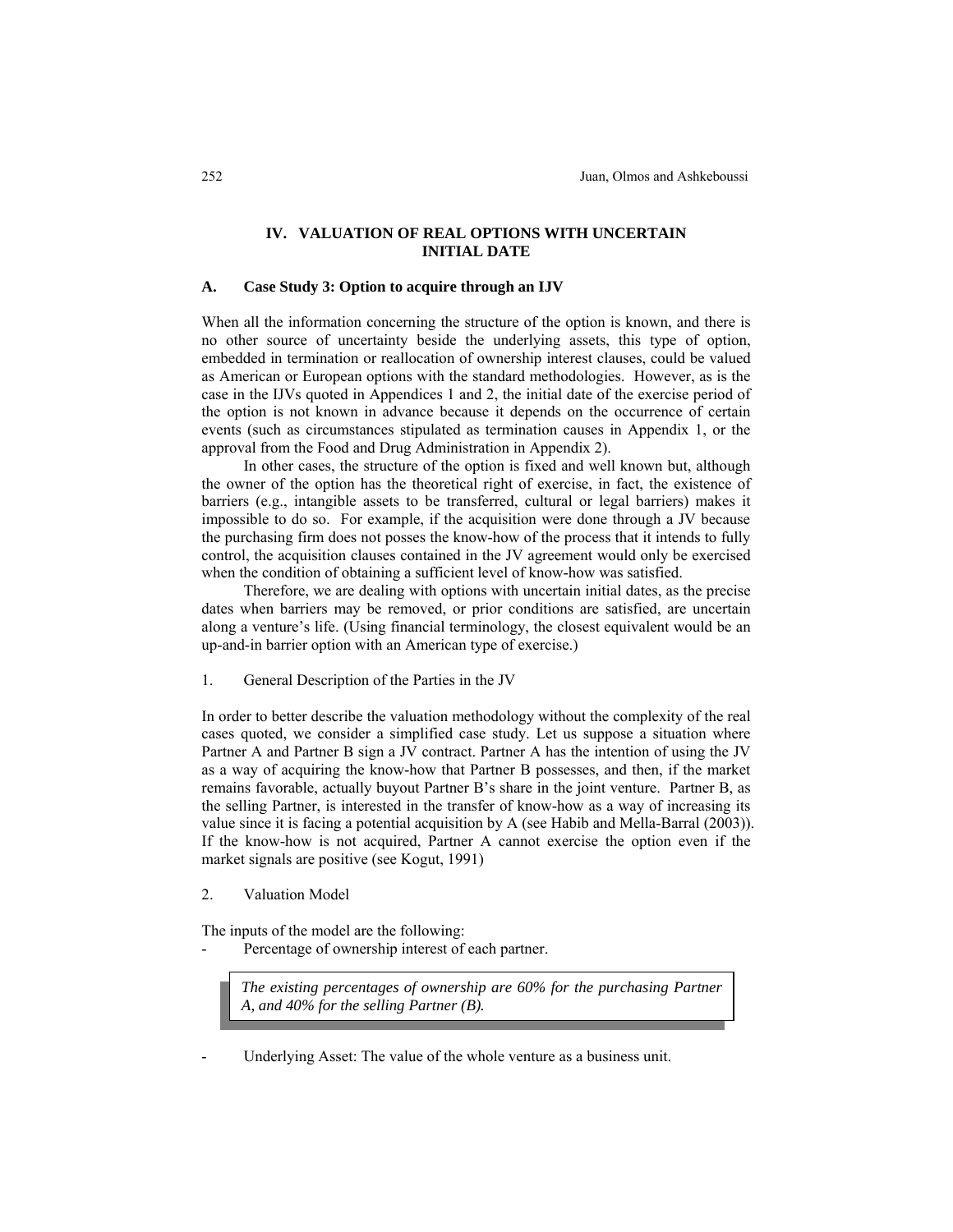*The value is modelled using a geometric Brownian process with 2.5% growth rate and 12% volatility. The basic growth rate varies between 2% and 5% following a triangular distribution with the most likely point 2.5%. The volatility varies according to a normal distribution with an expected value of 12% and a standard deviation of 1%.* 

The spanning tree, modeling the underlying asset, has been modified with an additional growth of the market of 14% in the second year, followed by two subsequent decreases of 8% in the third and fourth years respectively. (This type of tree is based on the spanning trees valuing options on dividend-paying stocks). The situation described models a buying opportunity in the market (see Kogut, 1991) that could gradually disappear due to the presence of competition.

*The additional growth rate varies between 13% and 16% following a triangular distribution with the most likely point of 14%. The decreasing growth rate in year 3 varies between 6% and 10% following a normal distribution with an expected value of 8% and a standard deviation of 0.8%. The decreasing growth rate in year 4 varies between 5.5% and 9.5% following a normal distribution with an expected value of 8% and a standard deviation of 0.75%.* 

- Initial value: US\$ 125 million.
- Time horizon: 5 years with exercise dates each six months.
- Cost of Partner A to acquire Partner B: US\$50 million, equal to the 40% of initial value (the percentage of ownership of B)<sup>7</sup>.
- Risk adjusted discount rate: 15%.
- Model for the learning variable and the acquisition of know-how: the probability of Partner A having acquired enough know-how from Partner B to approach an acquisition, is modeled at each exercise date using a stochastic variable  $\xi_t$ defined as follows:

$$
\xi_t = \begin{cases} 1 \text{ with probability } p_t \\ 0 \text{ with probability } 1 - p_t \end{cases}
$$
 (1)

Where 1 denotes success in learning with a probability  $p_t$ , and 0 denotes that the learning process is not yet finished with probability  $1-p<sub>t</sub>$ . The probability increases along time from 0% to 90%. The variables are correlated and will be used when calculating the value of the payoff function.

- Payoff function:
	- $\circ$  Let  $V_t^e$  the value of the venture at date t.
	- $\circ$  Let  $K_t^e$  the exercise price at a given node at date t.

The payoff function at expiry date is given by  $Max(\xi_t(V_t^e - K_t^e);0)$ .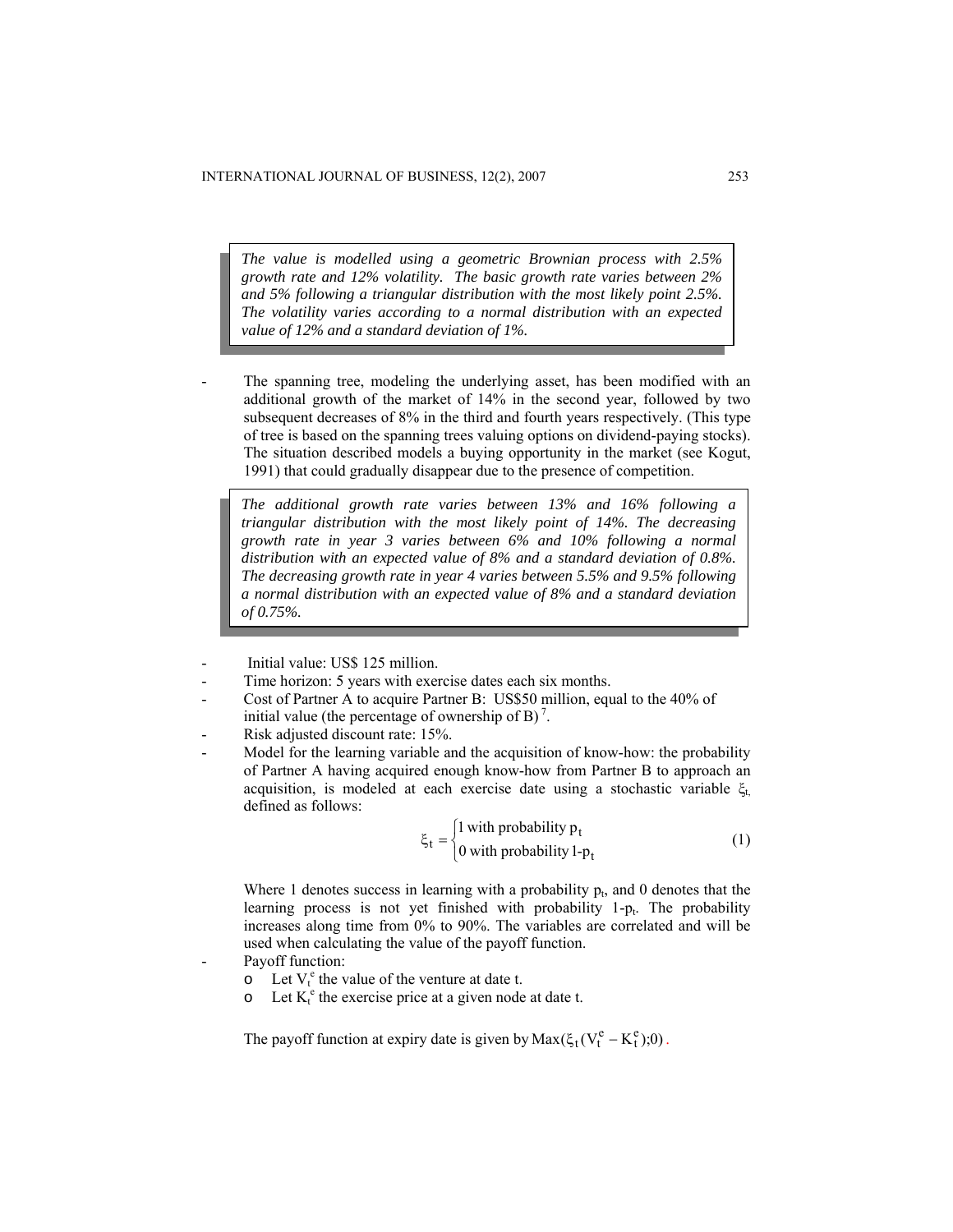Where its value at any intermediate date:  $Max(\xi_t(V_t^e - K_t^e))$ ; continuation value). Once the know-how is attained  $(\xi_t = 1)$  at a given date *t*, then the exercise period of the option starts and we have an American option from that date on ( $\xi_{t+s} = 1$ ,  $s \ge 0$ ). If the know-how is acquired at the first exercise date ( $\xi_t = 1, \forall t$ ), then we have a standard American option. If the know-how is acquired at the end of the time horizon T  $(\xi_T = 1; \xi_{T-s} = 0, s > 0)$ , then we have a European option.

So we have a non-standard option whose value will be between the ones of a European type option and an American type option.

# 3. Numerical Results

If we run a simulation of the model, we obtain the following probability distribution of the value of the option to acquire for Partner A:



**Figure 6** 

The expected value of the acquisition option is \$US8.09 million.

# **V. CONCLUSIONS**

This study attempts to bridge the gap between theory and practice by applying real options valuation models to capture the economic value of the complex clauses embedded in JV agreements. Our study demonstrates that real options models are not only fit to assess the value of tangible assets in JVs, but are suitable to evaluate the intangible assets often present in JV agreements. As valuation of these clauses requires nonstandard option valuation models, a binomial option pricing approach was utilized by the study.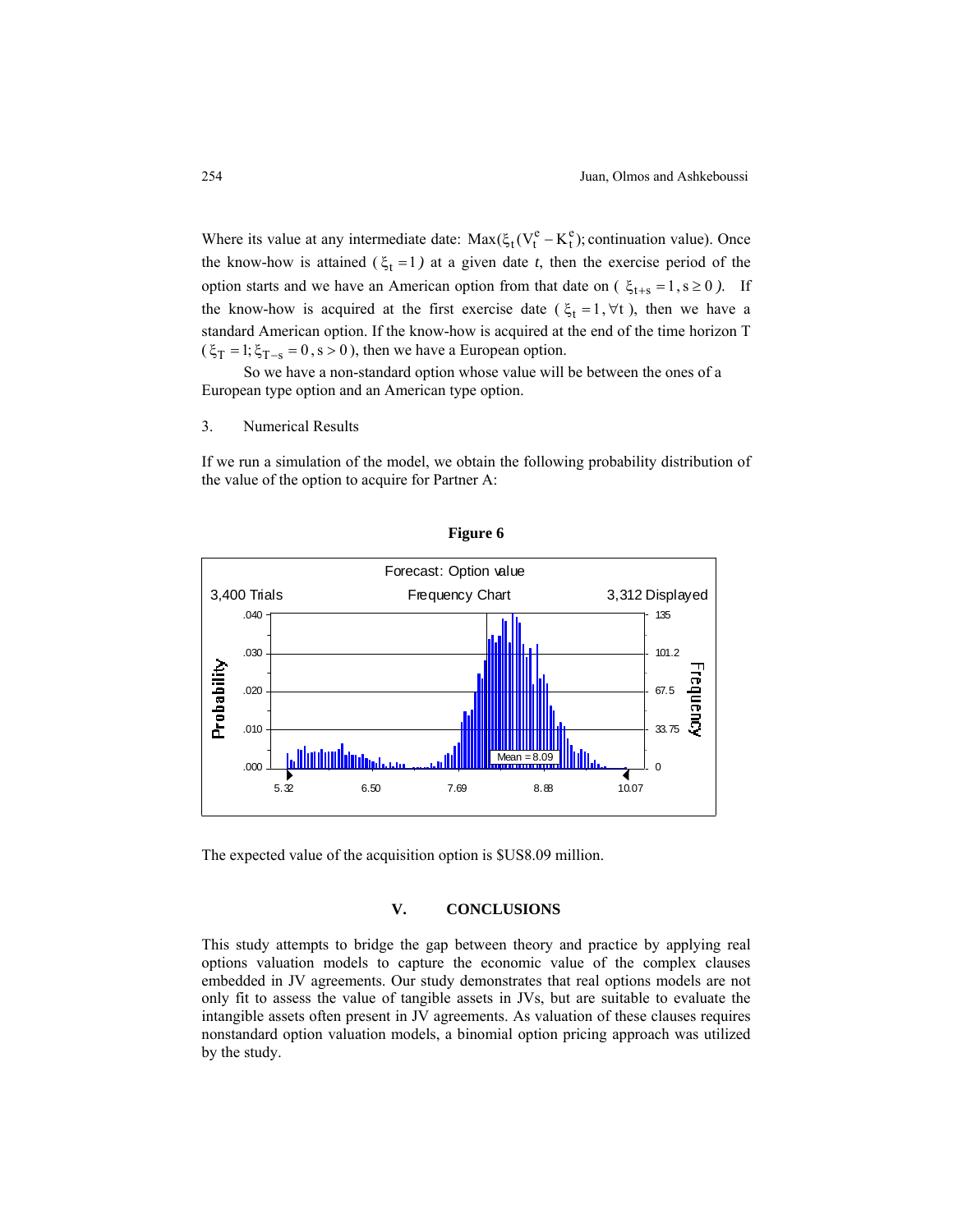#### **ENDNOTES**

- 1. This number was determined by multiplying the annualized revenues from IDT customers for August 1999 by he "Customer revenue Multiple".
- 2. Initial Public Offering.
- 3. This number was calculated by multiplying the annualized revenues from IDT customers for August 1999 by he "Customer revenue Multiple", and further multiplied by 51%.
- 4. Notice that the word "option" used in the original statement of the stipulation should not be on a par with a "financial option" as the purchase would be done in the spot market without any previously recognized right.
- 5. Sophisticated models could be designed to model both uncertainties considering information available on strategic behaviour of both companies and expected stock price performance. We have tried to show with this simple modelling how expert information from managers could be translated into a user-friendly stochastic valuation model
- 6. Revenue from IDT customers could also be modelled using a stochastic process and, therefore considered as an underlying asset. In such case, a binomial model is needed. For the sake of simplicity in order to stress other features of the valuation methodologies proposed, we have avoided multinomial models in our case studies.
- 7. In this simple example we have considered the exercise price fixed along time. However many pricing rules in JVs use the selling and purchasing of shares as a way of transferring ownership. In this case we should then consider a stochastic modeling process of the exercise price, and therefore we would have a multinomial spanning tree.

### **REFERENCES**

- Blodgett, L.L., 1992, "Factors in the Instability of International Joint Ventures: An Event History Analysis." *Strategic Management Journal* 13(6), 475-481.
- Buckley, J. P. and M. Casson, 1998, "Models of Multinational Enterprise." *Journal of International Business Studies* **29**(1): 21-44.
- Chi, T., 2000, "Option to Acquire or Divest a Joint Venture." *Strategic Management Journal* 2**1(**6): 665-687.
- Chi, T. and D. J. McGuire, 1996, "Collaborative Ventures and Value of Learning: Integrating the Transaction Cost and Strategic Option Perspectives on the Choice of Market Entry Modes." *Journal of International Business Studies* **27(**2): 285-307.
- Chi, T. and A. Seth, 2002, "Joint Ventures through A Real Options Lens." Contractor FJ, Lorange P, eds. *Cooperative Strategies and Alliances: What We Know 15 Years Later*. Elsevier Science, The Netherlands.
- Contractor, F.J. and P. Lorange, 1987, "Why Should Firms Cooperate? The Strategy and Economic Basis for Cooperate Ventures." Contractor F.J., Lorange P, eds. *Cooperative Strategies in International Business*. Lexington Books, Lexington, MA.
- Copeland, T. and V. Antikarov, 2001, *Real Options: A practitioners Guide*. Texere Publishing.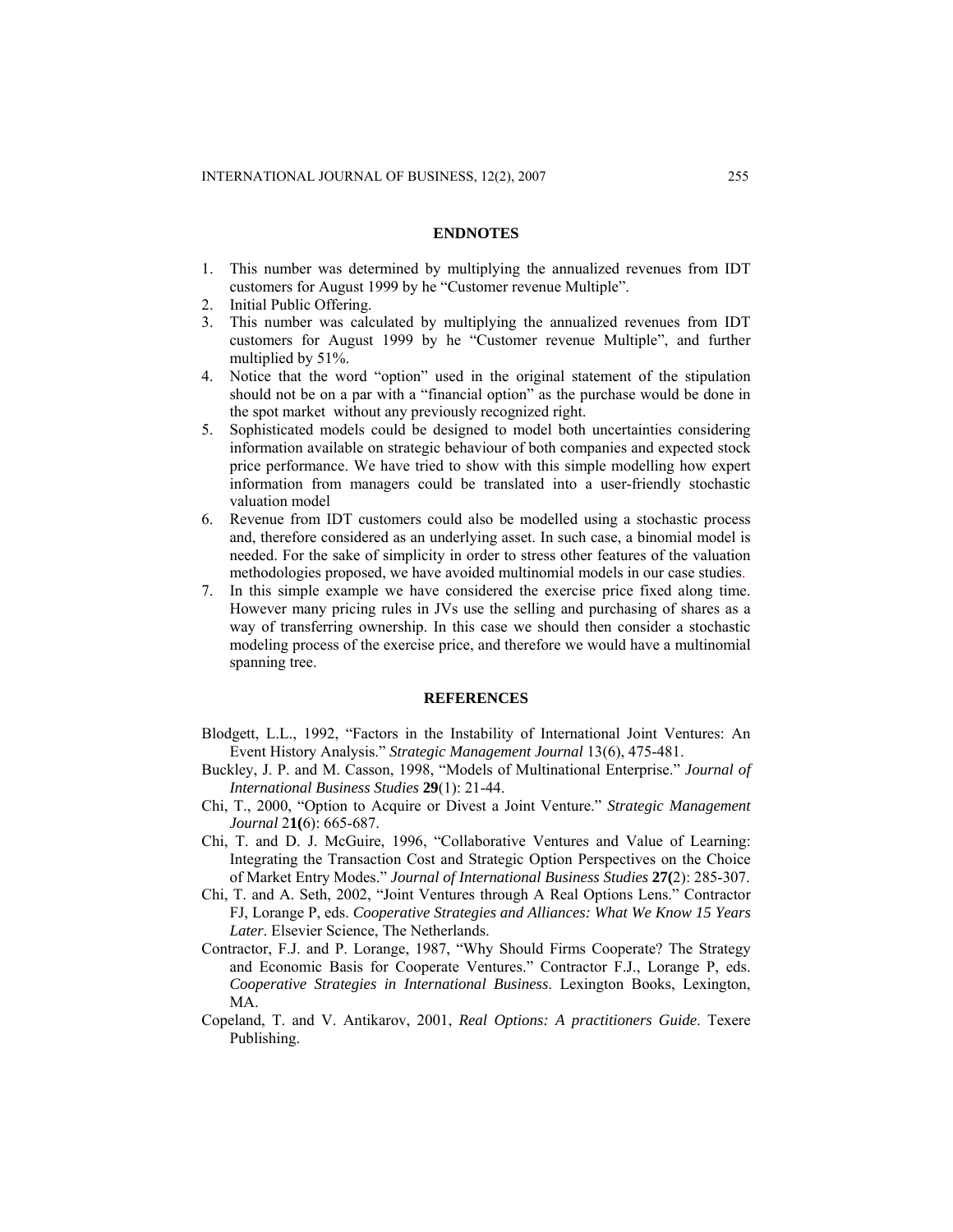- Feiferlick, C.J., T. Reichert, B. Andreoli, P.C. Ackerman, and L. Odden, 2004, "Using Real Options to Transfer Price Research-Based Intangibles". *The International Tax Journal* 30, 3.
- Folta, T.B., 1998, "Governance and Uncertainty: the Tradeoff Between Administrative Control and Commitment." *Strategic Management Journal* 1**9(**11): 1007-1028.
- Gutterman, Alan, 2002, *A Short Course in International Joint Ventures: Negotiating, Forming & Operating the International JV*. World Trade Press, Novato, CA, USA.
- Habib, M. and P. Mella-Barral, 2003, "The Role of Know-How Acquisition in the Formation and Duration of Joint Ventures. EFMA 2004 Basel Meetings Paper.
- Hausbald, R. and U. Hege, 2003, "Ownership and Control in Joint Ventures: Theory and Evidence". *Discussion Paper Series* Nº 4056. Centre for Economic Policy Research, London.
- Juan, C. and F. Olmos, 2004, *Concesion Agreements in the Shipping Industry". Annual Conference on Real Options. Theory meets Practice*. Montreal.
- Kester, W.C., 1984, "Today's Options for Tomorrow's Growth." *Harvard Business Review* **62(**2): 153-160 (1984).
- Kogut, B., 1988, "Joint Ventures: Theoretical and Empirical Perspectives." *Strategic Management Journal* 9(4), 319-332.
- Kogut, B., 1991, "Ventures and the Option to Expand and Acquire." *Management Science* 3**7(**1): 19-33.
- Miller, K.D. and T.B. Folta, 2002, "Option Value and Entry Timing." *Strategic Management Journal* **23(**7): 655-665.
- Nanda, A. and P.J. Williamson, 1995, "Use Joint Ventures to Ease the Pain of Restructuring." *Harvard Business Review 7***3(**6): 119-128.
- Rivoli, P. and E. Salorio, 1996, "Direct Investment and Investment Under Uncertainty." *Journal of International Business Studies* **27(**2): 335-354.
- Seth, A. and S.M. Kim, 2001, "Valuation of International Joint Ventures: A Real Options Approach". Contractor, F.J. (Editor): *Valuation of Intangible Assets in Global Operations*. Greenwood Publishing Group, Inc., Westport, CT, USA.
- Trigeorgis, L., 1996, *Real Options in Capital Investment: Models, Strategies and Applications*. Praeger, Westport, CT.
- Yan, A. and M. Zeng, 1999, "International Joint Venture Instability: A Critique of Previous Research, A Reconceptualization, and Directions for Future Research". *Journal of International Business Studies;* Second Quarter, 30, 2.
- Williamson, O.E., 1991, "Comparative Economics Organization: The Analysis of discrete Structural Alternatives." *Administrative Science Quarterly* **36** 269-296.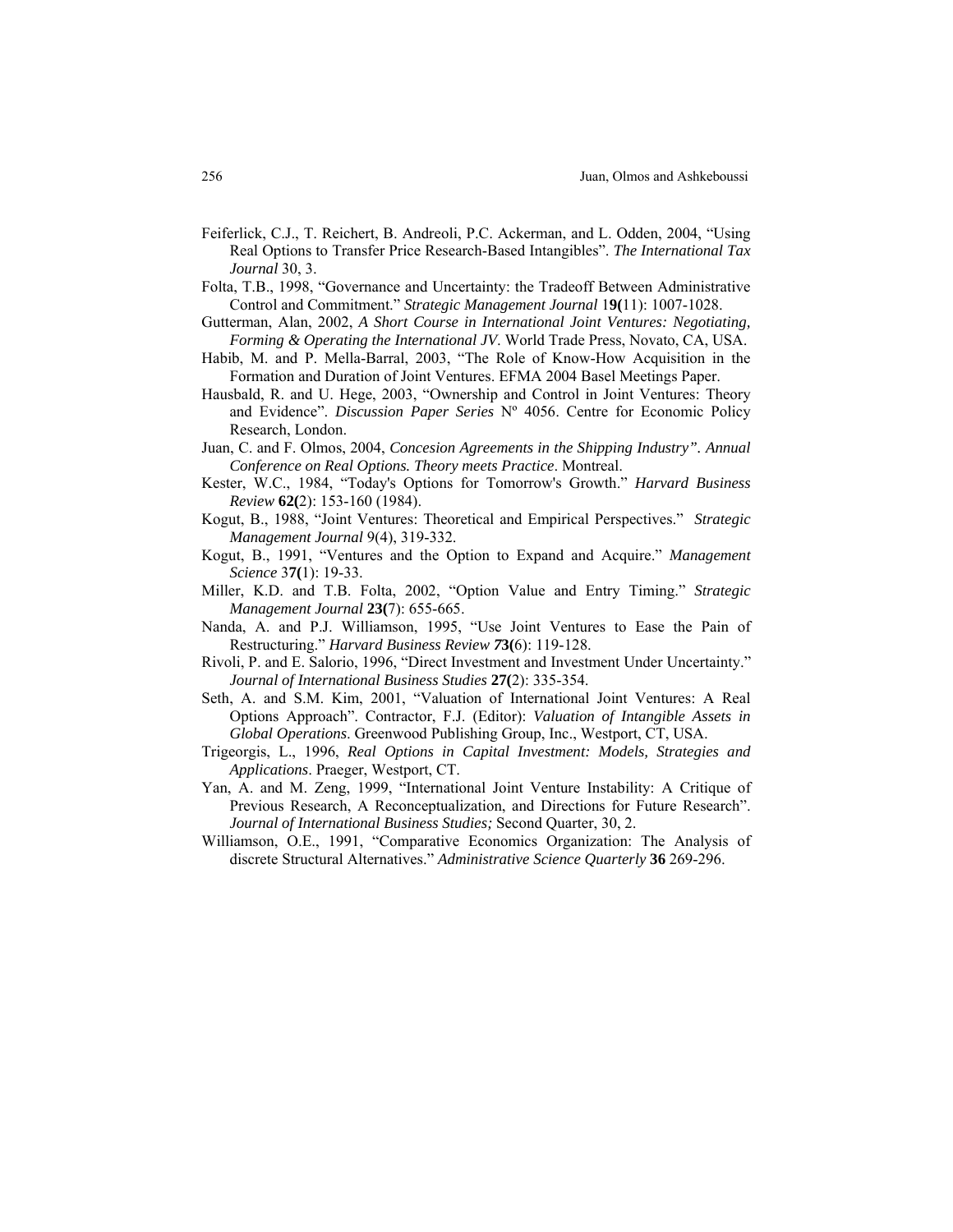## **APPENDIX I**

# Extract from the IJV between BMW Holding BV & Shenyang JinBei Automotive Industry Holdings Company Limited

## **Article 23: Termination**

#### 23.1Events of Termination

23.1.1Subject to the approval of the Examination and Approval Authority, either Party shall have the right to terminate this Contract prior to the expiration of the Joint Venture Term by written notice to the other Party, if any of the following events occur:

(i) the other Party materially breaches this Contract or the Articles of Association, and such breach is not cured within thirty (30) days of written notice to the breaching Party;

(ii) the JV Company, after a start-up period of three (3) years from the Establishment Date, has sustained permanent heavy losses exceeding twenty-five percent (25%) of the total registered capital of the JV Company per annum for two (2) consecutive years, or if three (3) years after the Establishment Date the cumulative amount of losses has exceeded fifty percent (50%) of the total registered capital of the JV Company, whichever occurs first;

(iii) the other Party assigns, pledges, or otherwise encumbers any of its interest in the registered capital of the JV Company in violation of this Contract or applicable PRC Laws;

(iv) a Change of Law (exclusive of situations as provided in Article 3.5.3 hereof) has directly or indirectly caused or is clearly foreseeable to cause material adverse consequences to the JV Company or to any Party's benefits under this Contract and the Parties are unable to agree upon necessary adjustments (as provided for in Article 3.5.2) within three (3) months after the Change of Law has occurred;

(v) unforeseen circumstances arise where it is likely that the JV Company, will suffer an overall loss during the entire Joint Venture Term;

(vi) the other Party and/or its Affiliate(s) materially breaches or it will fully causes the JV Company to materially breach any of the Trademark License Agreement, Technology License Agreement, the Parts and Components Supply Agreement or the agreement referred to in Article 14.2 and such breach is not cured within thirty (30) days after receipt of written notice to that causing Party;

(vii) total or partial performance of this Contract is prevented by an Event of Force Majeure for more than one hundred twenty (120) days, and such prevention materially and adversely affects the operation of the JV Company, and the Parties are unable to find an equitable solution;

(viii) both Parties decide to terminate their joint venture cooperation;

(ix) the JV Company or the other Party becomes insolvent for a consecutive period of three (3) months, or it becomes bankrupt, or it dissolves;

(x) the Technology License Agreement or the Trademark License Agreement terminates or expires;

(xi) the Business License is cancelled;

(xii) the Business License is amended, or a license, permit, or authorization which is required by the JV Company is withdrawn, cancelled, or amended in whole or in part, and such amendment, withdrawal or cancellation has directly or indirectly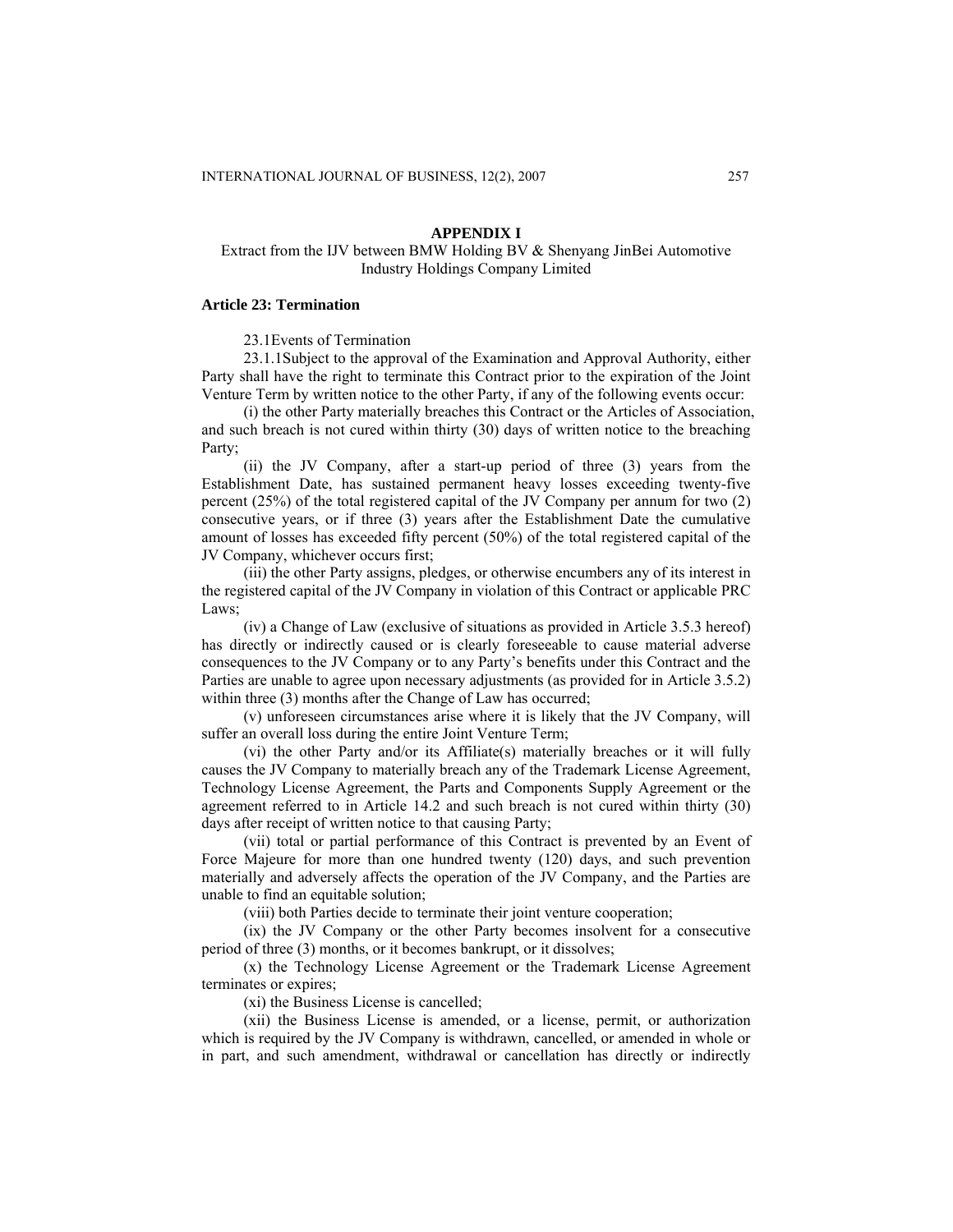caused or is clearly foreseeable to cause material adverse consequences to the JV Company or to any Party's benefits under this Contract. If the amendment, withdrawal, or cancellation is due to the fault of a Party, such Party shall not have the right to terminate this Contract under this clause;

(xiii) an event of deadlock exists in accordance with Article 8;

(xiv) if a Party loses its powers to appoint one or more of its representatives on the Board or loses its powers to nominate one or more of its representatives in the Management as provided for in this Contract.

(xv) there arises any other reason for termination expressly provided for in this Contract or applicable PRC Laws.

23.1.2 In addition to the provisions of Article 23.1.1, BRILLIANCE shall have the right to terminate this Contract prior to the expiration of the Joint Venture Term, by written notice to BMW, if any of the following events occur:

(i) BMW undergoes a change in Control or twenty-five percent (25%) of its equity capital is directly or indirectly acquired, or it has been directly or indirectly merged with or into another entity, unless BMW has obtained the prior written consent of BRILLIANCE for such change in Control, acquisition, or merger; or if the representation and warranty set out in Article 2.2.3 was incorrect or became incorrect after the Effective Date.

(ii) a BMW Competition Event occurs and it is not cured within thirty (30) days of written notice from BRILLIANCE.

23.1.3 BMW shall have the right to terminate this Contract prior to the expiration of the Joint Venture Term by written notice to BRILLIANCE if any of the following events occur:

(i) BRILLIANCE is in breach of the production capacity guarantee as provided for in Article 11.4.1(xii) of this Contract and such a breach causes a material adverse effect on the operation or the financial results of the JV Company;

(ii) BRILLIANCE undergoes a change in Control or twenty-five percent (25%) of its equity capital is directly or indirectly acquired, or it has been directly or indirectly merged with or into another entity, unless BRILLIANCE has obtained the prior written consent of BMW for such change in Control, acquisition or merger; or if the representation and warranty set out in Article 2.2.2 was incorrect or became incorrect after the Effective Date.

(iii) a BRILLIANCE Competition Event occurs and it is not cured within thirty (30) days of written notice from BMW; or

(iv) the Parties fail to reach an agreement pursuant to Article 11.6.

#### **Article 24: Consequences of Termination**

24.1 Buyout

24.1.1 Buyout Option

(i) If, within sixty (60) days of receipt of the notice of termination served pursuant to Article 23, the Parties have not agreed in writing to continue this Contract, then the Parties shall agree to discuss one Party's purchase of all of the other Party's interest in the registered capital of the JV Company ("Buyout"). If, within sixty (60)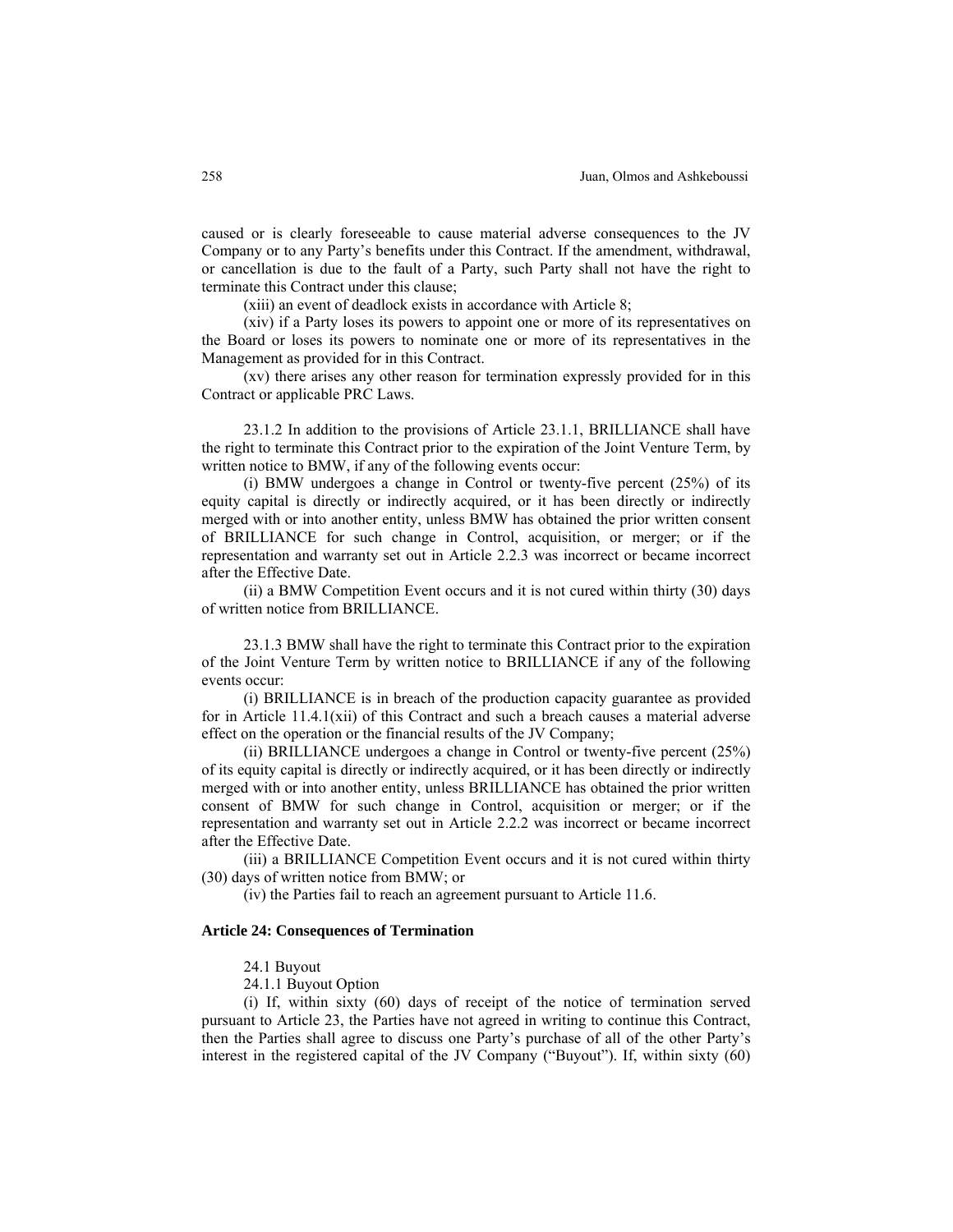days of receipt of the notice of termination, the Parties reach an agreement on a Buyout, then the Parties will proceed in accordance with the terms of that agreement.

(ii) If, within sixty (60) days of receipt of the notice of termination, the Parties have not agreed, in writing, to a Buyout, then, BMW shall have the option to purchase BRILLIANCE's interest in the registered capital of the JV Company at a price as determined pursuant to Article 24.1.2 below, multiplied by the percentage of BRILLIANCE's share of the registered capital at the time of the Buyout. BMW shall have ninety (90) days to exercise its option, starting from the date of receipt of the notice of termination. If BMW exercises this option, BRILLIANCE shall not take any actions that might adversely affect BMW's ability to continue the operation of the JV Company as a going concern.

(iii) If BMW fails to exercise its option within ninety (90) days of receipt of the notice of termination or it notifies BRILLIANCE in writing that it will not exercise the option, BRILLIANCE shall have the option to purchase BMW's interest in the registered capital of the JV Company at a price as determined pursuant to Article 24.1.2 below, multiplied by the percentage of BMW's share of the registered capital at the time of Buyout. Such option shall be exercised by BRILLIANCE, in writing, not later than within thirty (30) days from the date the option becomes available to BRILLIANCE.

(iv) The ratio between BRILLIANCE's shareholding in and BMW's shareholding in the registered capital of the JV Company following the Buyout under this Article 24.1.1 shall be in compliance with applicable PRC Laws.

#### 24.1.2 Transfer Price

(i) If the termination of this Contract is caused by a breach of this Contract, the Technology License Agreement, the Trademark License Agreement, the Parts and Components Supply Agreement, the agreement referred to in Article 14.2 or the Articles of Association (a "Breach of Contract") by BMW and BMW exercises its Buyout Option under Article 24.1.1, the Transfer Price shall be the higher of the following two figures:

a) the Net Asset Value of the JV Company at the date when BMW exercises the Buyout Option multiplied by the percentage of BRILLIANCE's share of the registered capital of the JV Company which is to be purchased by BMW; or

b) the result of the formula:

$$
(\sum_{n=1}^{m} (X \times En - Dn)) \times S + Em \times S
$$

where: En the amount of registered capital held in the JV Company by BRILLIANCE in calendar year n at the beginning of business year n; n indicates each single business year between the Establishment Date until the date when BMW exercises its Buy Out Option (starts with 1); m indicates the business year when BMW exercises its Buy Out Option; X is the agreed rate of Return for BRILLIANCE to be twenty percent (20%) p.a. (first and last year pro rata temporise if necessary); Dn is the absolute amount of dividends paid to BRILLIANCE in Business year n; S is BRILLIANCE's share of the JV Company that is purchased by BMW. S is initially defined as 1.0, which represents BRILLIANCE's fifty percent (50%) share of the JV Company; and Em is the amount of registered capital held in the JV Company by BRILLIANCE on the date when BMW exercises its Buyout Option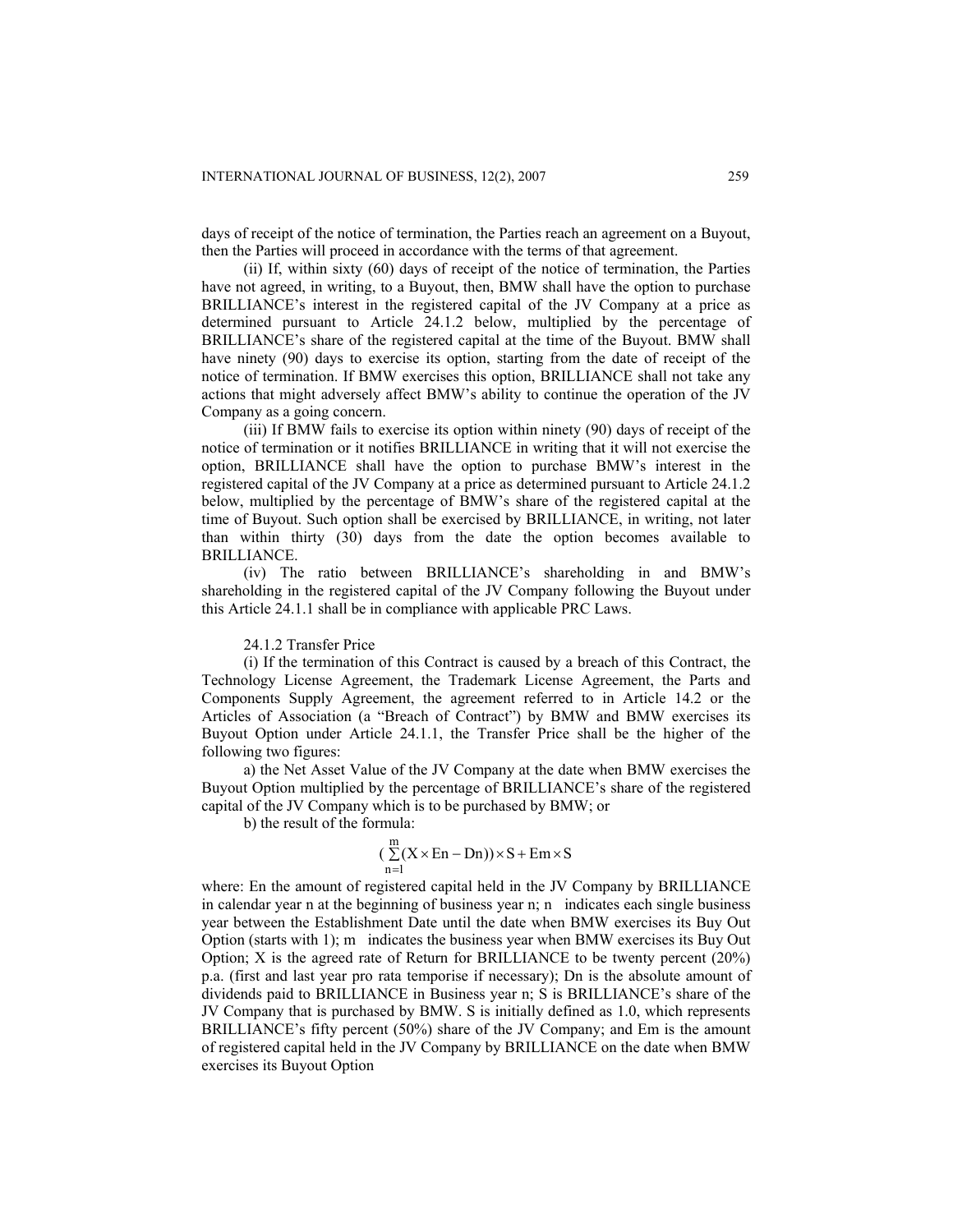(ii) If the termination of this Contract is caused by a Breach of Contract by BRILLIANCE and BRILLIANCE exercises its Buyout Option under Article 24.1.1, the Transfer Price shall be determined in the same manner as the determination of the Transfer Price according to Article 24.1.2(i).

(iii) If the termination of this Contract is caused by a Breach of Contract by BRILLIANCE and BMW exercises its Buyout Option under Article 24.1.1, the Transfer Price shall be equal to the total value of the assets of the JV Company minus the total liabilities of the JV Company (the "Net Asset Value") multiplied by the percentage of BRILLIANCE's share of the registered capital.

(iv) If the termination of this Contract is caused by a Breach of Contract by BMW and BRILLIANCE exercises its Buyout Option under Article 24.1.1, the Transfer Price shall be equal to the Net Asset Value of the JV Company multiplied by the percentage of BMW's share of the registered capital.

(v) In no event shall the receipt of the Transfer Price by a Party prejudice any rights that Party may have to claim damages under this Contract, the Trademark License Agreement, the Technology License Agreement, the Other Contracts, or PRC Laws.

(vi) If the termination of this Contract is not caused by a Breach of Contract, the Parties shall mutually agree on a Transfer Price, which shall not be greater than the price as calculated under Article 24.1.2(i).

#### **APPENDIX 2**

#### Extracts from the IJV between VaxGen, Inc. & Celltrion, Inc.

#### **WHEREAS:**

(A) Celltrion is obligated to invest in the construction of the Pilot Plant (as defined in Section 1.4 herein) pursuant to that certain Joint Venture Agreement dated February 25, 2002 by and among VaxGen, Nexol Biotech Co., Ltd., Nexol Co., Ltd., Korea Tobacco & Ginseng Corporation and J. Stephen & Company Ventures Ltd. (the "Celltrion Joint Venture Agreement")

(B) VaxGen has certain obligations with respect to the Pilot Plant pursuant to the Celltrion Joint Venture Agreement.

(C) The Parties wish to establish the JVC (as defined in Section 1.3 herein) to fulfill their respective obligations under the Celltrion Joint Venture Agreement.

(D) The Parties enter into this Agreement to set out the terms governing their investment an relationship as shareholders in the JVC and the management and operations of the JVC.

# **ARTICLE 4 UTILIZATION OF PILOT PLANT**

4.1 The JVC shall utilize the Pilot Plant to engage in the following activities (listed in order of priority):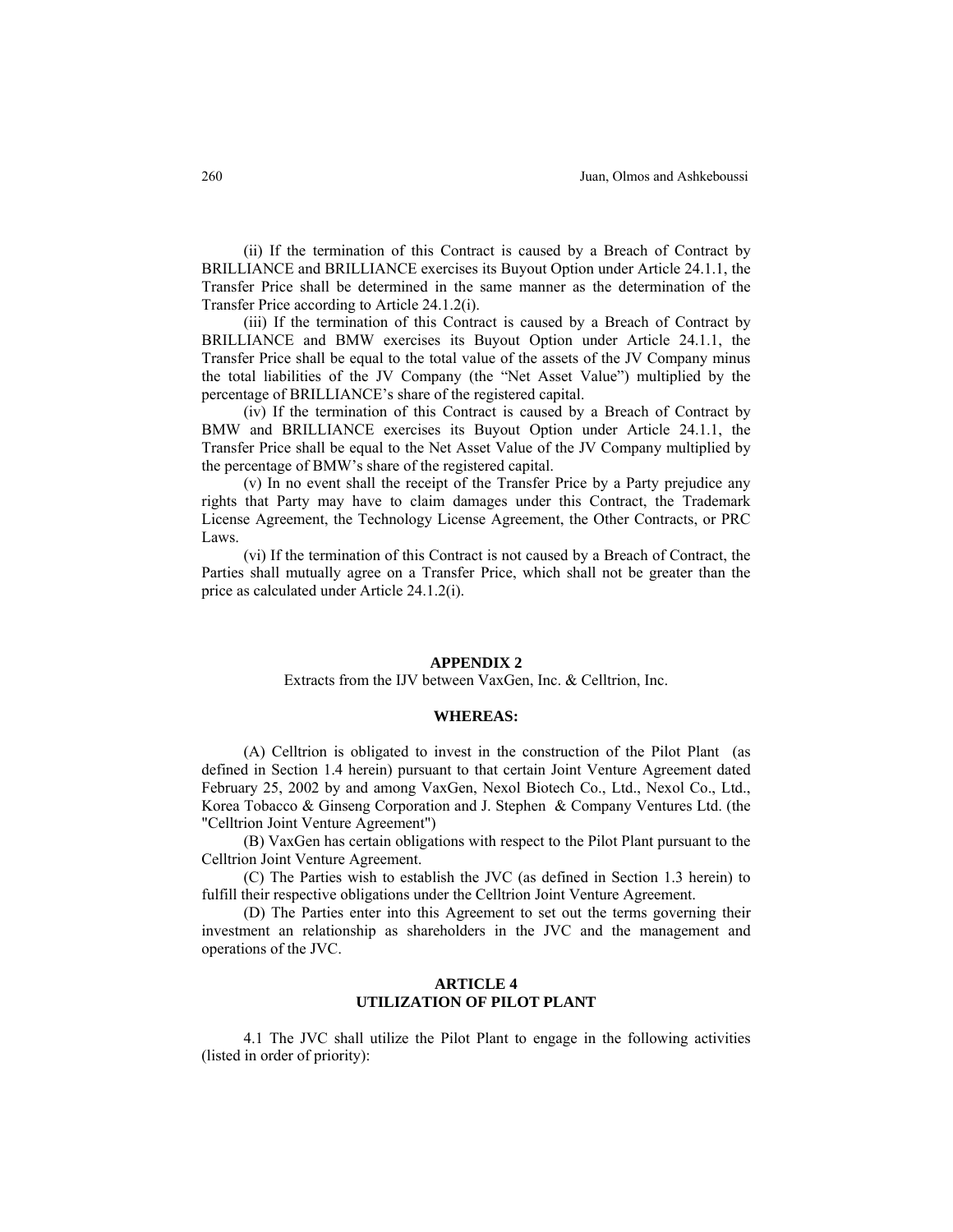(a) support process development and process validation for the licensure of AIDSVAX;

(b) expedite commercial development and launch of AIDSVAX;

(c) facilitate the technology transfer of AIDSVAX or other mammalian cell culture manufacturing technology from VaxGen to Celltrion, including the provision of on-site training;

(d) to the extent that priorities (a) through (c) above have been satisfied and the Pilot Plant has idle capacity, further utilization of the Pilot Plant shall be discussed by the Parties and shall be prioritized between (i) support of product development and licensure related activities for a non-AIDSVAX product of VaxGen and (ii) support of other non-AIDSVAX Celltrion business activities, including, without limitation, process development, technology transfer and/or contract manufacturing; and

(e) any and all acts, things, business and activities which are related, incidental or conducive, directly or indirectly, to the attainment of the foregoing objectives.

## **ARTICLE 7**

# **TRANSFER OF SHARES; PURCHASE OPTION; RIGHT OF REFUSAL**

7.1 Except as permitted by this Article 7 or with the prior written consent of the other Party, no Party shall:

(a) transfer any Shares;

(b) grant, declare, create or dispose of any right or interest in any Shares; or

(c) create or permit to exist any pledge, lien, fixed or floating charge or other encumbrance over any Shares.

7.2 VaxGen shall have an exclusive option to purchase all of the Shares held by Celltrion, exercisable upon notice at any time during the five (5)-year period commencing on February 25, 2003 and ending on February 24, 2008; provided, that, VaxGen shall be required to purchase such Shares upon receiving U.S. Food and Drug Administration approval to market any VaxGen product manufactured at the Pilot Plant during such five (5)-year period. In such event, VaxGen shall be obligated to continue to facilitate the transfer of technology to Celltrion and the training of Celltrion employees through the utilization of the Pilot Plant.

7.3 Any purchase of Shares made by VaxGen pursuant to Article 7.2 above shall be at the price of one dollar (US\$1.00) per share, plus simple interest at the U.S. prime rate on each Share accruing from the date the selling Party acquired the Shares until the exercise of the option by purchasing Party hereunder.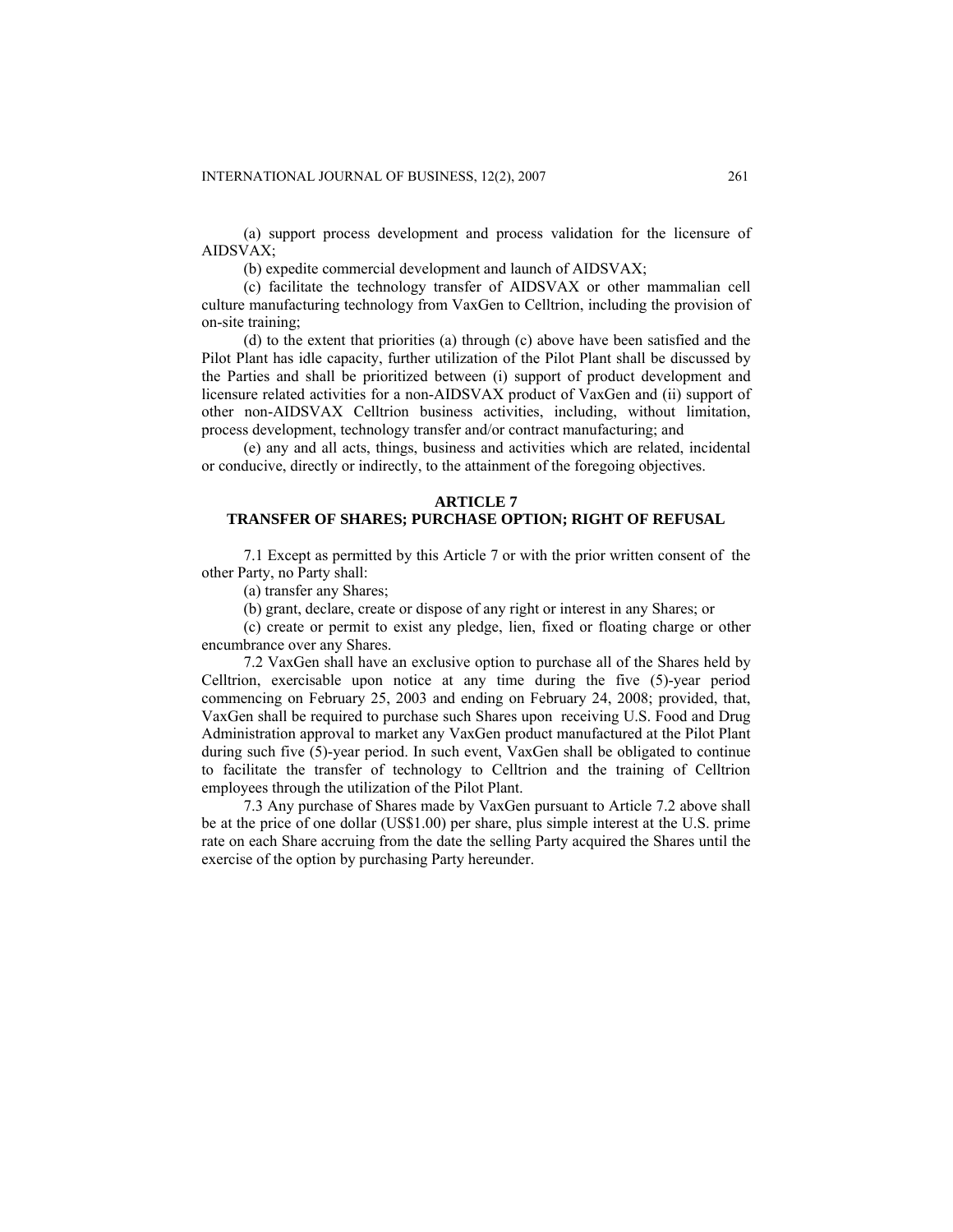#### **APPENDIX 3**

#### Extracts from the IJV between Terra Networks, S.A. & IDT Corporation

#### **JOINT VENTURE AGREEMENT**

THIS JOINT VENTURE AGREEMENT ("Agreement") is made and entered into as of October 5, 1999 by and between Terra Networks, S.A., formerly known as Telefonica Interactiva, S.A., a company organized and existing under the laws of Spain ("TI"), and IDT Corporation, a Delaware corporation ("IDT").

## **RECITALS**

A. TI and IDT (together, the "Parties" and each, individually, a "Party") desire to jointly develop a portfolio of internet service products for customers in the United States, mainly targeting and focusing on the Hispanic population in the United States ("Target Market").

B. The Parties desire to jointly form and own a company ("TI USA ISP") to principally provide internet access to customers in the ISP Target Market (as defined herein), which company will provide such access as an internet service provider.

C. The Parties desire to jointly form and own another company ("TI USA Portal") to develop and manage an internet portal that will provide content-based internet services, electronic commerce offerings and various other internet services to customers in the Portal Target Market (as defined herein).

D. IDT is willing and able to provide its current and future product offerings for internet access to the Target Market, its marketing knowledge and its operational expertise and infrastructure to deliver internet products and services through TI USA ISP and TI USA Portal under a global brand selected by TI.

E. TI is willing and able to integrate TI USA ISP and TI USA Portal with TI's global portals in Spanish and Portuguese-speaking countries in order to develop the business of TI USA ISP and TI USA Portal in the Target Market, thereby offering its global brand, its exclusive and global relationships and its marketing and promotional services.

F. In order to implement the objectives set forth in the foregoing Recitals, the Parties desire to enter into this Agreement, on the terms and subject to the conditions set forth herein.

# **ARTICLE III CAPITALIZATION OF ISP PROJECT**

3.1 Ownership and Initial Capital Structure. TI will own 51% of the equity voting interests of TI USA ISP and IDT will own 49% of the equity voting interests of TI USA ISP. The initial capital structure of TI USA ISP, including the classes of membership interests, the number of membership interests, voting rights, rights to distribution, membership interest transfer rights and other rights and obligations of the Parties, shall be set forth in the ISP Limited Liability Company Agreement.

3.2 Initial Capital Subscriptions. Upon formation of TI USA ISP, each Party shall subscribe to the following ownership interests: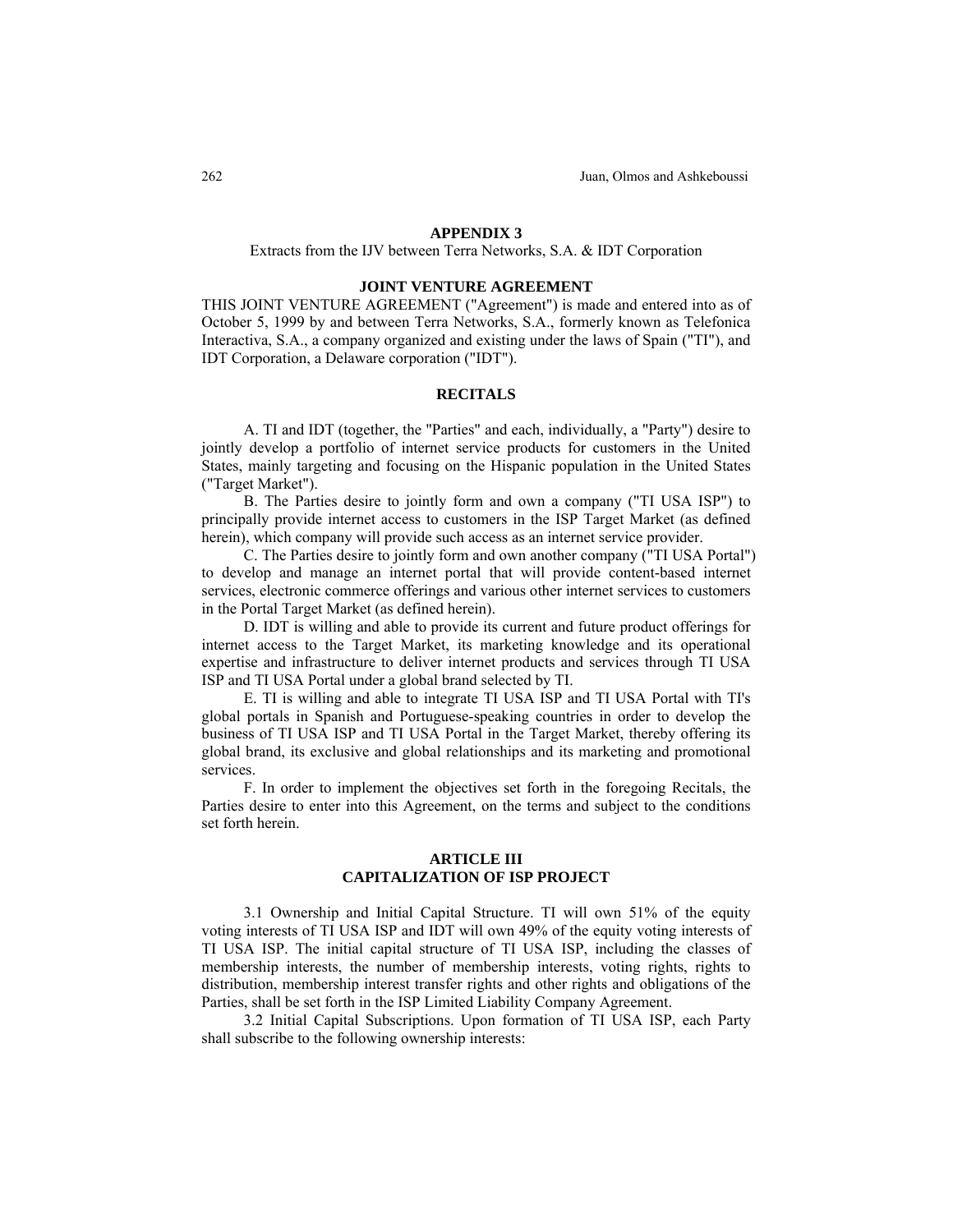| Party | Percentage |
|-------|------------|
| TI    | 51.0%      |
| IDT   | 49.0%      |

3.3 Initial Capital Contributions.

(a) On the Closing Date, each of the Parties shall contribute to TI USA ISP their respective initial capital contributions, as set forth in the ISP Business Plan, which include, but may not be limited to, the following:

(i) the IDT Customers and other related intangible assets as described and defined in the ISP Services Agreement;

(ii) each Party's portfolio of current and future products for Internet access (other than those of Net2Phone);

(iii) managerial resources and facilities of IDT, including not less than two (2) full-time senior managers of TI USA ISP;

(iv) brands available to TI to be used or developed in connection with the ISP Business Development Activities and the Internet Services;

(v) beginning on the Effective Date, the right to participate in TI stock options developed for TI USA ISP's senior management in accordance with TI's customary policies and practices, or if, in TI's discretion, the granting of such options would result in adverse tax consequences to TI, other benefits of equivalent value; and

(vi) such amount of cash necessary to commence operations.

(b) IDT Purchase of TI Shares. IDT's rights and obligations to purchase TI Shares are as follows:

(i) in the event that the TI IPO occurs on or prior to March 31, 2000, IDT shall be obligated to purchase, on the date of the TI IPO, TI IPO Shares for a purchase price in an amount equal to the annualized revenues of the IDT Customers for August 1999 multiplied by the Customer Revenue Multiple and further multiplied by 51% (the "IDT Purchase Amount"), which results in U.S. \$15,000,000.

(ii) if the TI IPO has not occurred on or prior to March 31, 2000, then between April 1, 2000 and June 30, 2000, IDT shall have the option to acquire TI IPO Shares on the date of the TI IPO occurring during such period in an amount equal to the IDT Purchase Amount, or (iii) in the event that the TI IPO has not occurred by June 30, 2000, IDT shall have the option, to be exercised within ten (10) business days after the final valuation as described below, to purchase shares of common stock of TI (as a nonpublic company) in an amount equal to the IDT Purchase Amount, which shares shall be valued on or before June 30, 2000 by a globally recognized, mutually acceptable investment banking firm. The TI Shares acquired by IDT shall have such registration rights as are set forth in Annex A hereto. If on the date which is six (6) months from the Effective Date, the annualized revenue from the IDT Customers for the sixth month after the Effective Date shall be less than the annualized revenue for the same IDT Customers determined in the ISP Due Diligence Investigation, IDT shall deliver to TI a percentage of the TI Shares purchased by IDT in the TI IPO equal to such percentage decline in annualized revenues. If the TI IPO has not occurred six months after the Effective Date, the TI Shares that IDT may purchase pursuant to this Section 3.3(b) shall be reduced by the percentage decline in annualized revenues described in the previous sentence or, if IDT elects not to purchase shares of TI common stock pursuant to this Section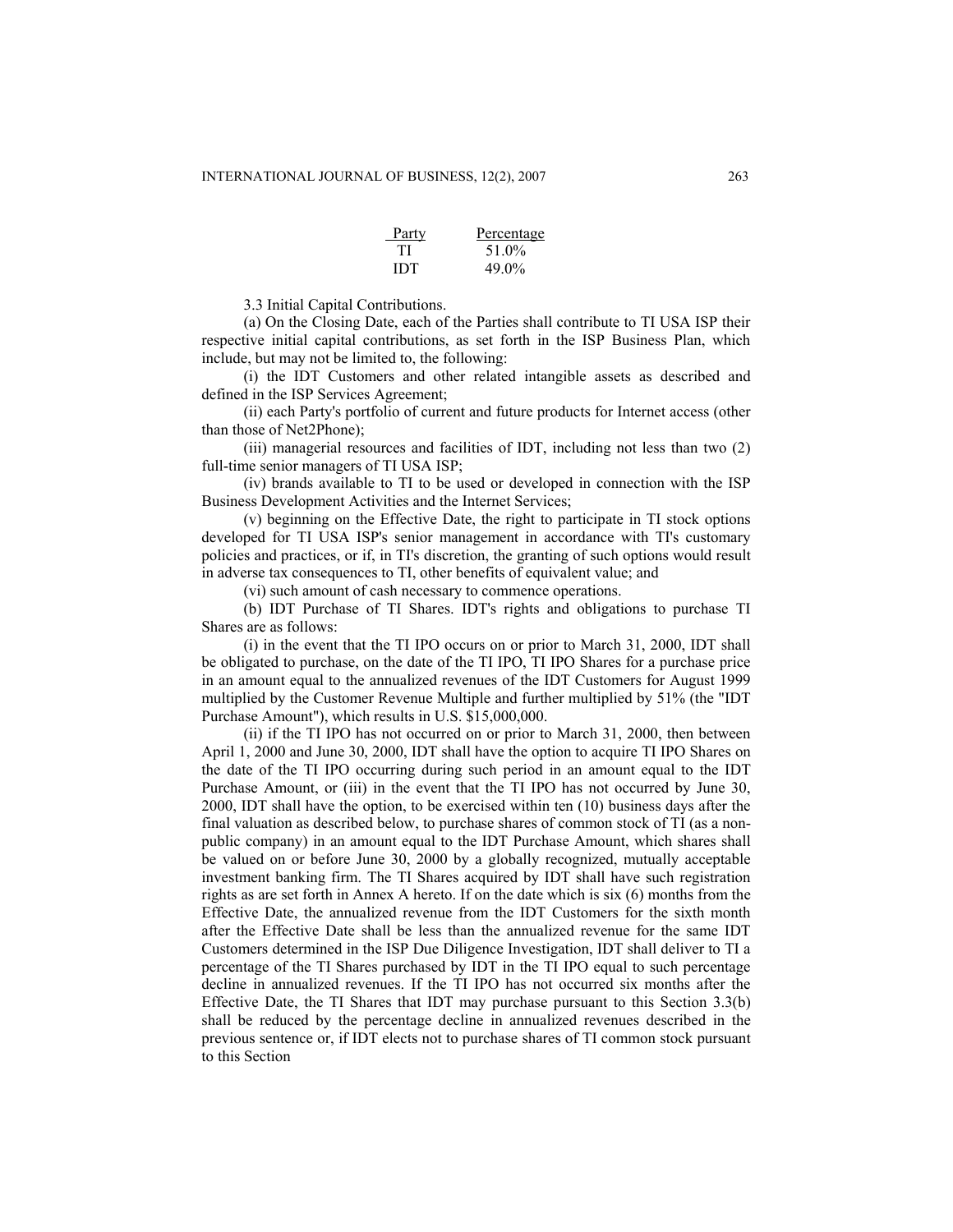3.3(b), the TI Capital Contribution shall be reduced by the amount of such decline in annualized revenues multiplied by the Customer Revenue Multiple and then multiplied by 51%.

# **APPENDIX 4**

Extracts from the IJV between Applera Corporation & Applied Biosystems Group of Applera & Celera Genomics Group of Applera & Foster City Holdings, LLC & Rockville Holdings, LLC

#### **JOINT VENTURE AGREEMENT**

JOINT VENTURE AGREEMENT (this "Agreement"), dated as of the 1st day of April, 2001, by and among Applera Corporation ("Applera"), the Applied Biosystems Group of Applera ("ABI"), the Celera Genomics Group of Applera ("CRA"), Foster City Holdings, LLC ("ABI LLC"), and Rockville Holdings, LLC ("CRA LLC").

## **RECITALS**

WHEREAS, effective as of December 1, 2000, Applera hired Kathy Ordonez to lead a major initiative in diagnostics, with the expectation that such initiative, although commenced within ABI, would be conducted with the active participation of CRA; and

WHEREAS, the Board of Directors of Applera has determined that it is appropriate and in the best interest of Applera and its stockholders that such joint initiative be carried out in the form of a joint venture between ABI and CRA on the terms and subject to the conditions set forth in this Agreement (the "Joint Venture").

NOW, THEREFORE, the parties hereto hereby agree as follows:

1. Formation. ABI and CRA hereby agree to the legal formation of the Joint Venture, which Joint Venture shall be structured in the manner described in Annex A attached hereto.

2. Name. The name of the Joint Venture shall be "Celera Diagnostics, LLC." The Joint Venture shall be referred to as a joint venture with Applied Biosystems.

# **INITIAL ABI CONTRIBUTION TO JOINT VENTURE**

The Initial ABI Contribution shall consist of the following:

1. The ongoing commitment by ABI to pursue all opportunities within the JV Field exclusively through the Joint Venture, pursuant to the terms of this Agreement.

2. ABI's existing molecular diagnostics business unit headed by Katy Ordonez;

3. ABI's existing diagnostic sequencing business headed by Eric Shulse;

4 Rights under license with Roche to use PCR and ABI's instrumentation platform in the human diagnostics field for the exclusive use by the JV Company in the JV Field; as well as exclusive rights to all other existing and future ABI patents, technology, and know-how in the JV Field as more fully described in, and subject to the terms and conditions of, Section 3.1(b) of Annex E to this Agreement;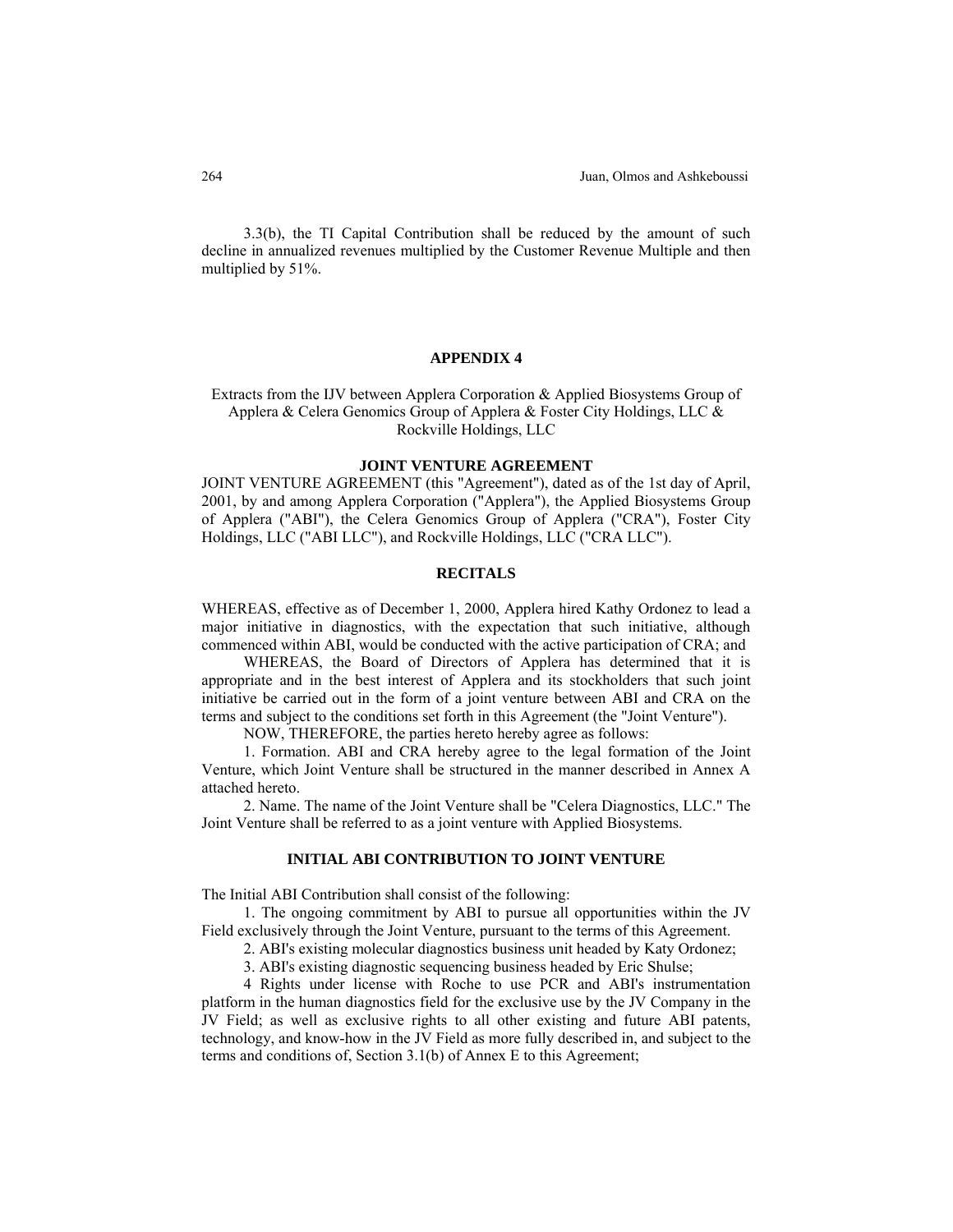5. On-going royalties payable to ABI under the terms of the License Agreement between Visible Genetics and ABI;

6. ABI's agreement to fund 50% of the working capital and fixed capital requirements of the Joint Venture as specified in Sections 2.3 and 7.3 of Annex E to this Agreement; and

7. ABI's agreement to reimburse CRA for tax benefits resulting from losses generated by the JV Company as specified in Section 7.4 of Annex E to this Agreement.

# **INITIAL CRA CONTRIBUTION TO JOINT VENTURE**

The Initial CRA Contribution shall consist of the following:

1. The ongoing commitment by CRA to pursue all opportunities within the JV Field exclusively through the Joint Venture, pursuant to the terms of this Agreement.

2. Access to the Celera Discovery System and all databases, including databases developed after the date hereof and during the term of the Joint Venture; as well as exclusive rights to all existing and future CRA patents, technology, and know-how in the JV Field as more fully described in, and subject to the terms and conditions of, Section 3.1(b) of Annex E to this Agreement;

3. CRA's payment of certain amounts relating to the molecular diagnostics initiative (primarily salaries) incurred from January 1, 2001, to March 31, 2001) under the terms of that certain Agreement dated as of March 30, 2001 between CRA and ABI (the "Prior Payment");

4. CRA's agreement to fund 50% of the working capital and fixed capital requirements of the Joint Venture as specified in Sections 2.3 and 7.3 of Annex E to this Agreement; and

5. CRA's agreement to fund all of the cash operating losses of the Joint Venture up to a maximum of \$300 million (excluding those amounts required for periodic working and fixed capital contributions which are to be shared equally by ABI and CRA) and to absorb the full operating losses of the Joint Venture in the manner specified in Sections 7.1(a) and 7.3(a) of Annex E to this Agreement, subject to a credit for the Prior Payment as specified in such Sections.

# Annex E-8

7. Tax/Accounting Matters

7.1 Joint Venture Losses. JV Company losses shall be for the account of ABI LLC, as the Class A member of the JV Company, and CRA LLC, as the Class B member of the JV Company (and accordingly recorded by ABI or CRA, as applicable, on their books), as follows:

(a) During the Initial Loss Period (as defined below), all operating losses of the JV Company up to an aggregate amount equal to \$300 million (the "Initial Loss Commitment") shall be allocated to CRA LLC, provided that CRA LLC shall receive a credit under this clause against the Initial Loss Commitment for the Prior Payment (the aggregate operating losses allocated to CRA LLC from time to time under this clause, including the credit for the Prior Payment, is referred to herein as the "Allocated Initial Losses"); and